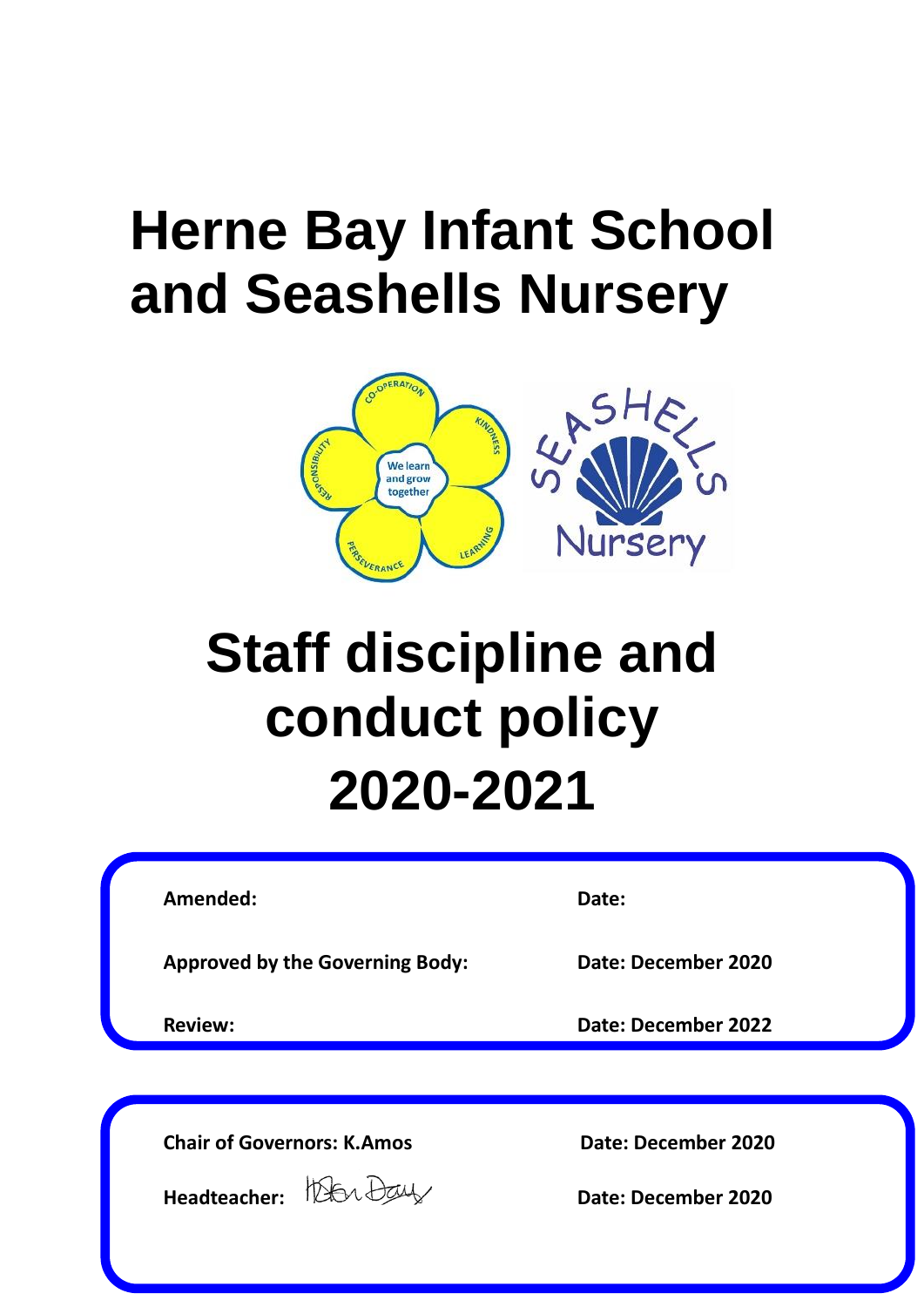

## Discipline and Conduct (Schools) (Policy and Procedure)

**March 2019**

Page | 2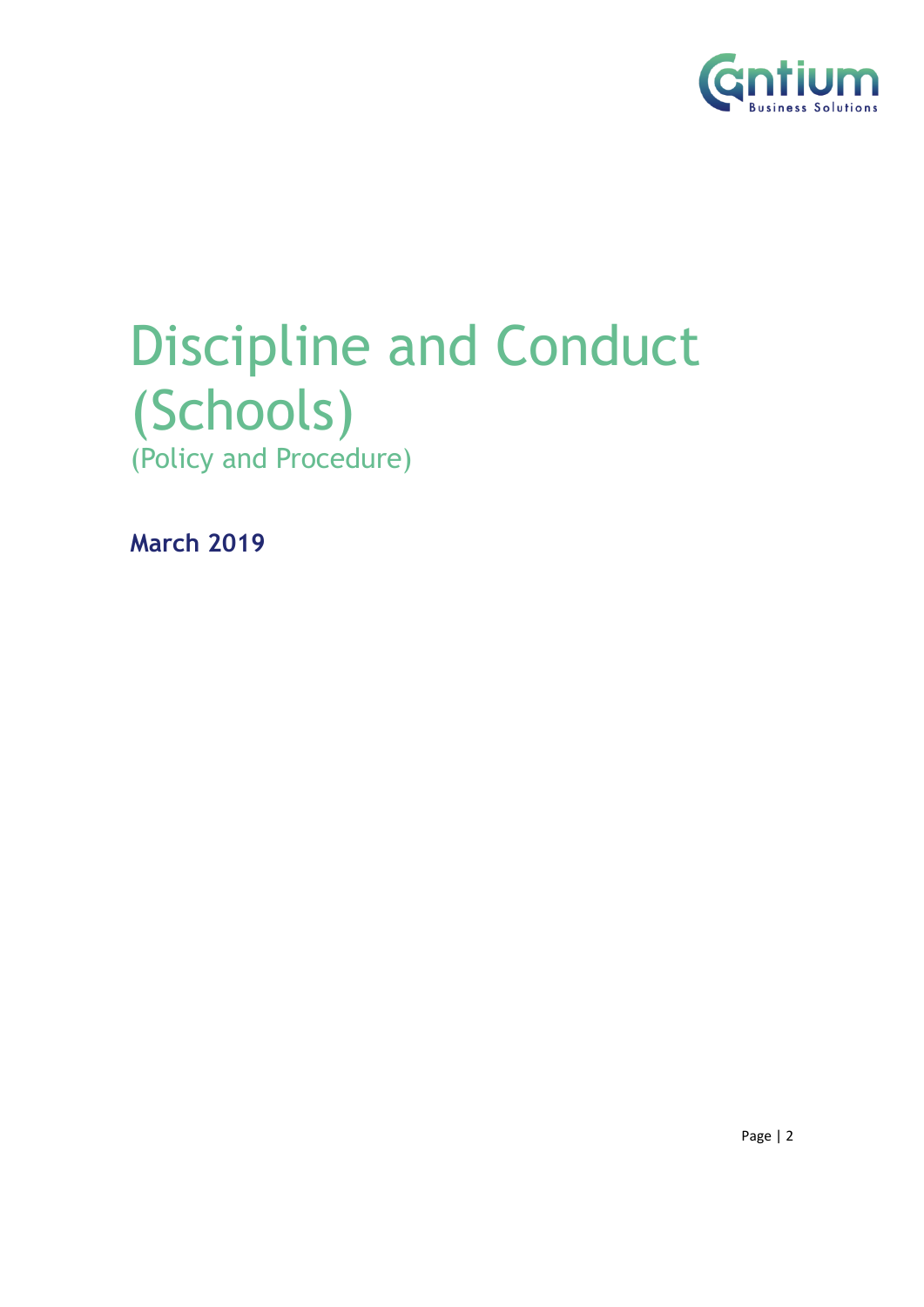

| πе<br>ıΠ |  |
|----------|--|
|          |  |
|          |  |

| Part A - Policy                                                |  |
|----------------------------------------------------------------|--|
|                                                                |  |
| $\overline{2}$                                                 |  |
| 3                                                              |  |
| 4                                                              |  |
| 5                                                              |  |
| 6                                                              |  |
| 7                                                              |  |
| 8                                                              |  |
|                                                                |  |
| 9                                                              |  |
| Notifying an Employee of an allegation(s) against them11<br>10 |  |
| 11                                                             |  |
| 12                                                             |  |
| 13                                                             |  |
| 14                                                             |  |
| 15                                                             |  |
| 16                                                             |  |
| 17                                                             |  |
| 18                                                             |  |
| 19                                                             |  |
| 20                                                             |  |
| 21                                                             |  |
| 22                                                             |  |
| 23                                                             |  |
| 24                                                             |  |
| 25                                                             |  |
| 26                                                             |  |
| 27                                                             |  |
| 28                                                             |  |
| 29                                                             |  |
| 30                                                             |  |
|                                                                |  |
| $\frac{31}{32}$                                                |  |
| 34                                                             |  |
| $\overline{35}$                                                |  |
| $\overline{36}$                                                |  |
|                                                                |  |
|                                                                |  |
| Appendix C: Dismissal for Some Other Substantial Reason 38     |  |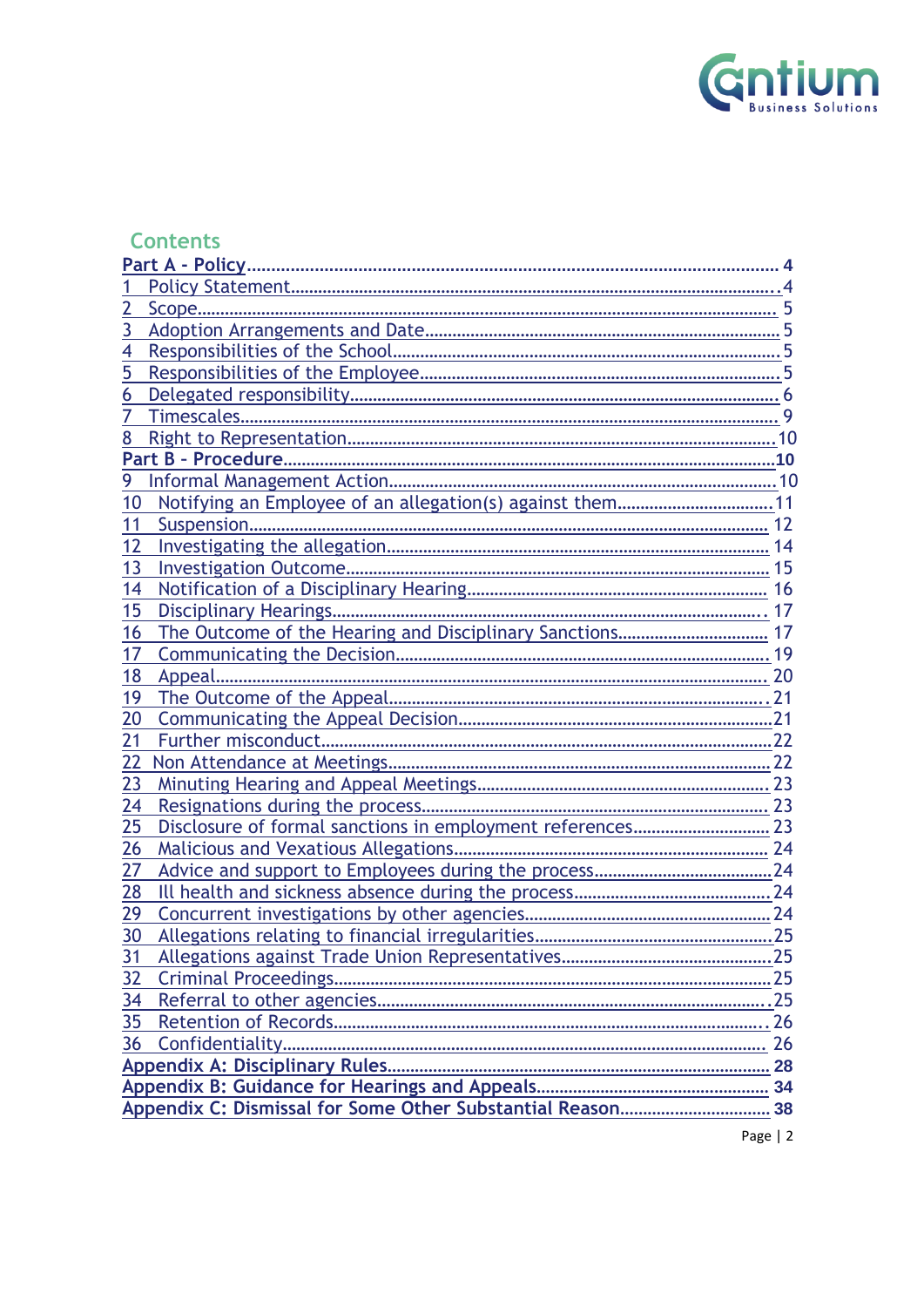

#### **Guidance Note:**

This model policy and procedure has been developed by Cantium Consultants for use in Kent Schools.

This document has been developed to comply with legal requirements and is in accordance with ACAS guidance.

The Local Authority expects that all KCC Community and Voluntary Controlled Schools will use this document as the basis for their School Discipline and Conduct Policy. This document is also strongly recommended for consideration for adoption by Foundation and Aided Schools.

Consultation on this policy has taken place with KCC's recognised professional associations. However Schools are strongly advised to ensure that there is meaningful consultation with all staff and their trade union / professional representatives at School level.

#### **Version Control**

| <b>Date</b> | <b>Revisions</b>                            |
|-------------|---------------------------------------------|
| March 2019  | Para 11, 17, 18, 23, Appendix A, Appendix B |
|             | New Para 24                                 |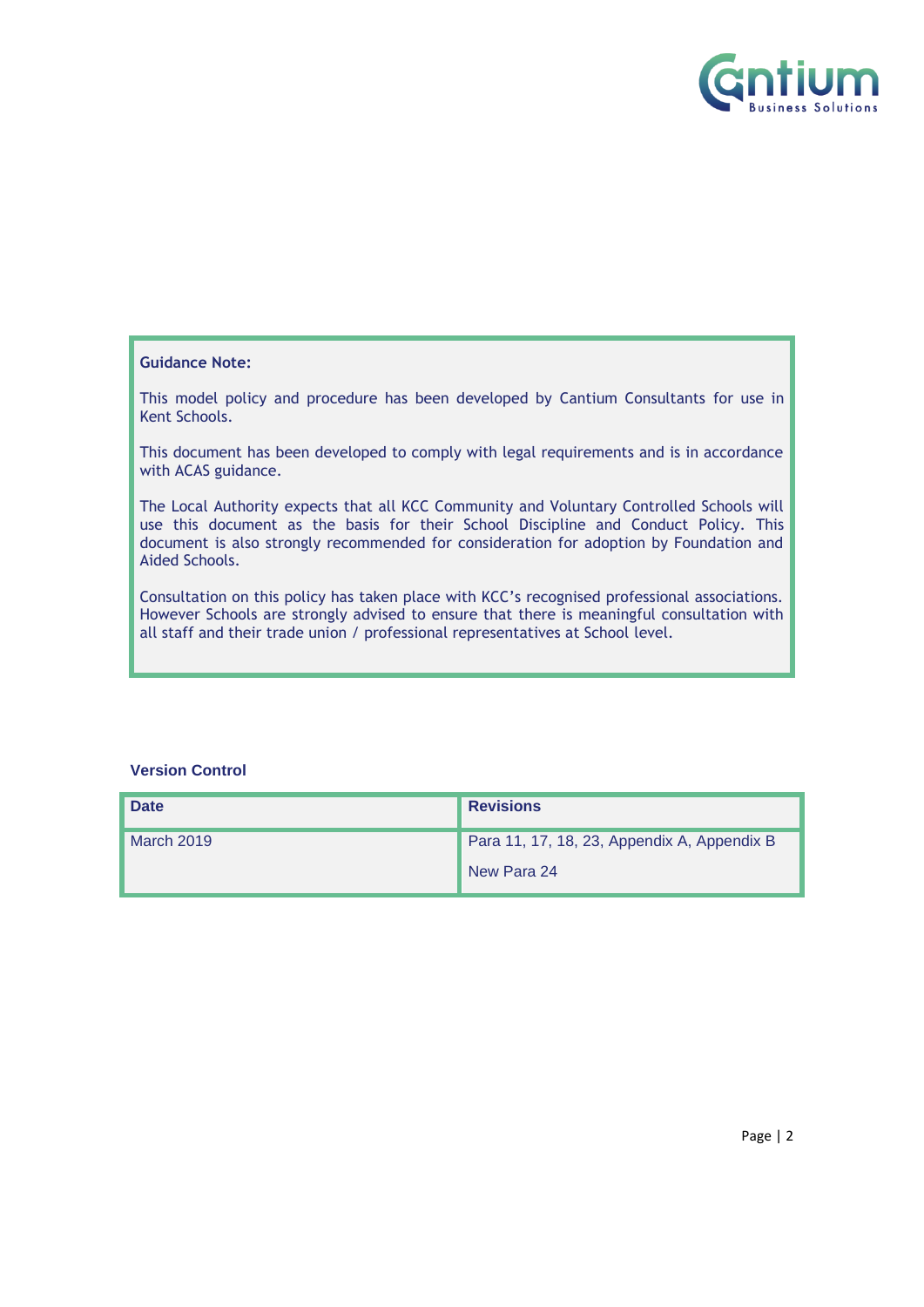

#### <span id="page-4-0"></span>**Part A - Policy**

#### <span id="page-4-1"></span>**1. Policy Statement**

The School expects that Employees will maintain appropriate standards of conduct and behaviour at all times. The School also requires all Employees to comply with relevant School rules, working practices and conditions of service.

The Disciplinary Policy and Procedure provides a means by which shortcomings in conduct can be addressed and Employees encouraged to rectify their behaviour.

Whilst concerns regarding misconduct may be addressed informally by managers, there are occasions when an individual's conduct may warrant formal action.

This policy recognises the principles of natural justice and fair process and is committed to ensuring that confidentiality is maintained for all parties.

No formal disciplinary action will be taken against an Employee until the matter has been fully investigated. Disciplinary investigations will be undertaken without undue delay. The School will undertake as thorough an investigation of the alleged misconduct as is reasonable and appropriate given the circumstances in order to establish the facts relating to the allegation(s).

An Employee will be advised of the allegation(s) against them and be given an opportunity to state their case and any mitigating circumstances.

Where a case to answer is found in relation to misconduct this may be addressed by a formal disciplinary hearing and, should on the balance of probabilities the case be proven, a formal sanction may be imposed.

The nature of the sanction will be determined by the circumstances of the case. A sanction at any level may be imposed should the alleged misconduct warrant.

An Employee will not usually be dismissed for the first incident of misconduct other than in the case of gross misconduct where an Employee may be dismissed without notice.

An Employee is entitled to appeal against any formal sanction.

This procedure has been developed to comply with legal requirements and is in accordance with ACAS guidance.

This procedure explains: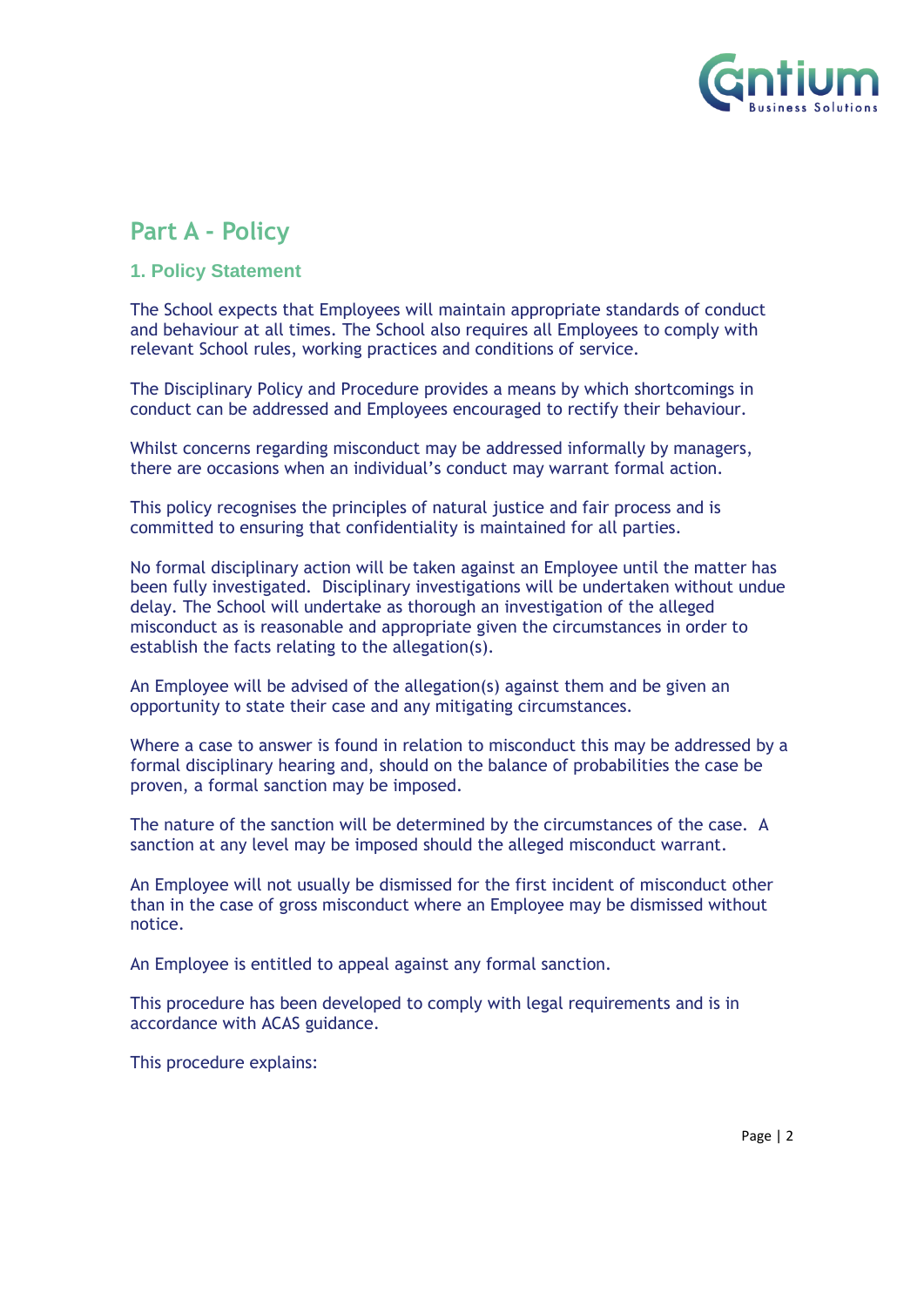

- How the Employer will address matters relating to conduct and behaviour in a fair, consistent and structured manner
- What is expected from Managers and Employees with regards to the management of such issues.

#### <span id="page-5-0"></span>**2. Scope**

This Policy and Procedure applies to all Employees of Herne Bay Infant School.

Reference to acts of 'misconduct' in this procedure relates to behaviour which may be reasonably defined as wilful or negligent acts or omissions on the part of the Employee. Concerns relating to performance and capability should be addressed under a separate procedure.

This policy does not include misconduct related to allegations against staff for which a separate procedure applies.

#### <span id="page-5-1"></span>**3. Adoption Arrangements and Date**

This procedure was adopted by the Governing Body of Herne Bay Infant School and Seashells Nursery on 8<sup>th</sup> December 2020 and supersedes any previous discipline and conduct policy and procedure.

This policy will be reviewed by the headteacher every 2 years or earlier if there is a need. This will involve consultation with the recognised unions where there have been material changes.

#### <span id="page-5-2"></span>**4. Responsibilities of the School**

- To make expectations clear regarding conduct and behaviour at work
- To ensure consistency and fairness in the way conduct issues are addressed
- To advise an Employee if their conduct or behaviour is unsatisfactory and give the Employee the opportunity to state their case.

#### <span id="page-5-3"></span>**5. Responsibilities of the Employee**

- To ensure they maintain appropriate standards of conduct at all times and comply with any relevant School rules, working practices and conditions of service
- To cooperate with any action taken under this procedure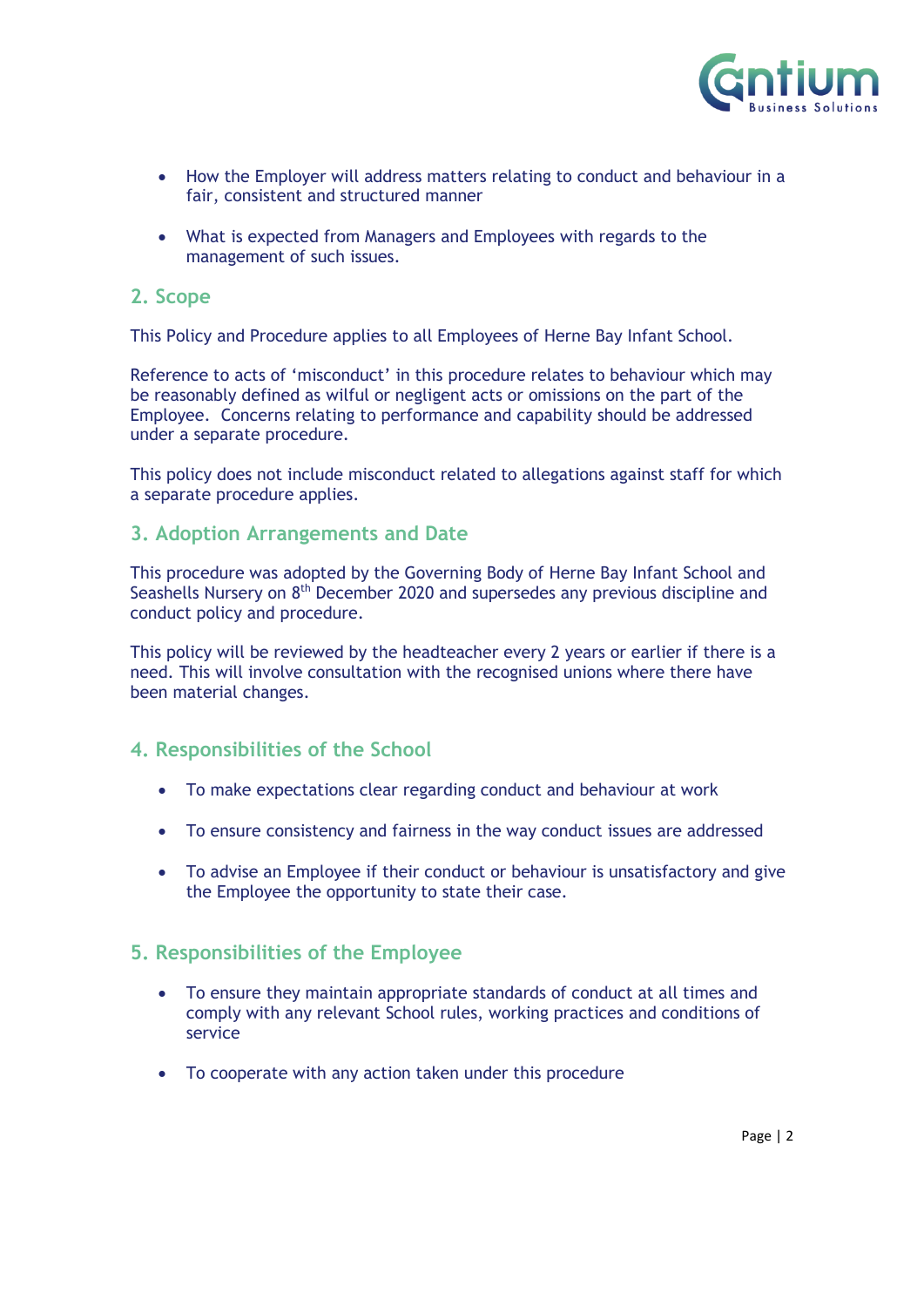

• To maintain confidentiality in respect of any action taken under this procedure in the interests of all parties involved in the dispute.

#### <span id="page-6-0"></span>**6. Delegated responsibility**

#### **Guidance Note:**

Under the School Staffing Regulations 2009, dismissal decisions, may be delegated to either:

- The Headteacher
- One or more governors
- One or more governors acting together with the Headteacher

Governors should therefore determine delegation arrangements for formal hearings within their own School.

The composition of panels should be consistent with the Governing Body's Terms of Reference.

Schools are advised to seek guidance from their personnel provider on the appropriate composition of formal panels given the circumstances to ensure fair, impartial and objective process.

The management of conduct and discipline issues may be delegated to staff other than the Headteacher. References to the role of the Headteacher in the policy and procedure include his / her nominee.

#### **Informal Action**

Informal action may be delegated to line managers, where appropriate.

#### **Formal Action**

Formal hearings to consider matters short of dismissal may be delegated to another manager or the Headteacher.

Where matters are heard by a manager - appeals against any sanction imposed will be heard by the Headteacher. Where the Headteacher has considered the matter – appeals will be heard by a panel of one or more governors.

#### **Dismissal Decisions**

In this School responsibility for dismissal decisions has not been delegated and therefore formal hearings to consider dismissal will be heard by a panel of one or more governors who have had no prior involvement in the matter under consideration.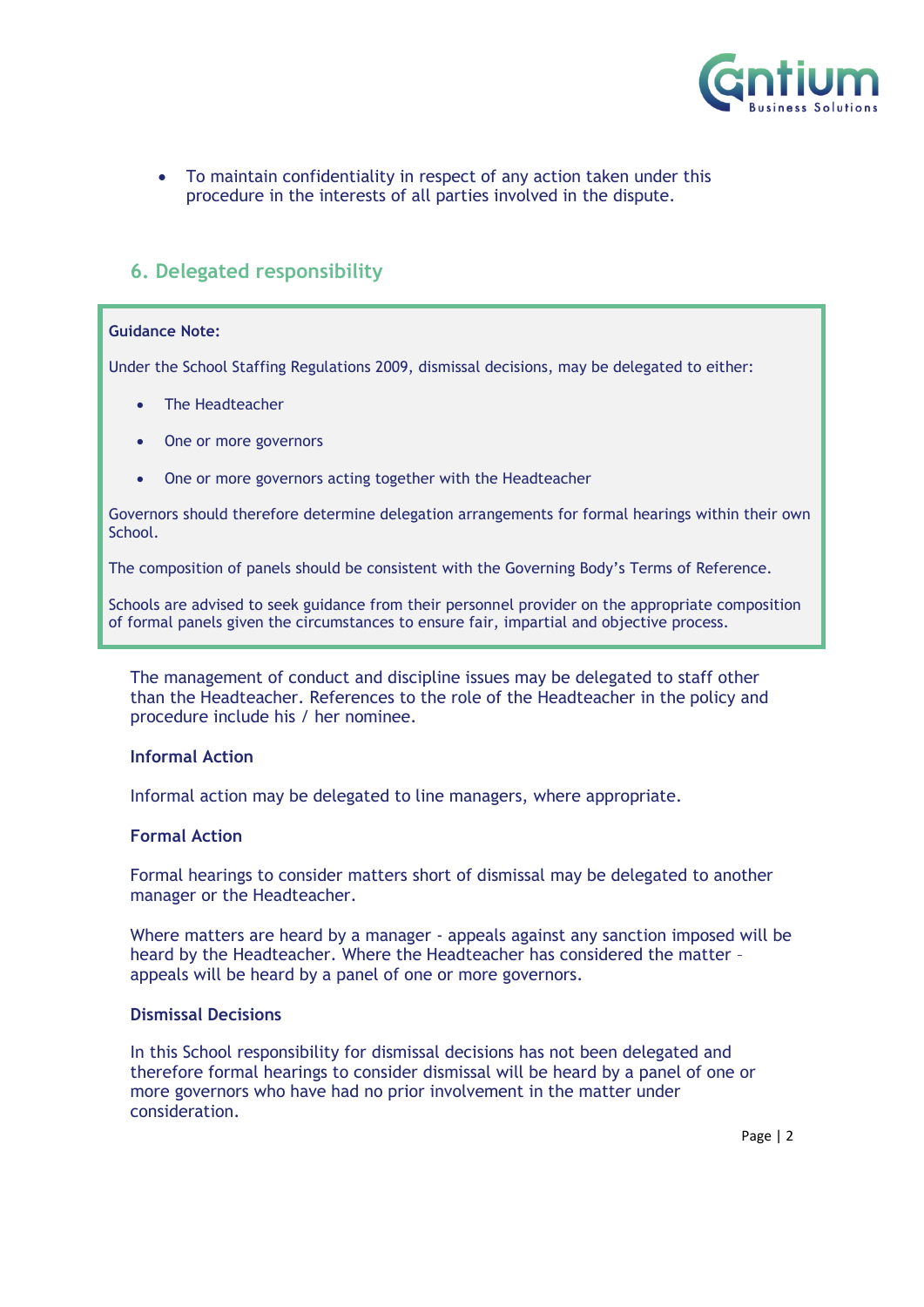

Appeals will be heard by a further panel of one or more governors who have had no prior involvement in the matter under consideration.

Staff governors should not usually be a member of a governor panel and where they are must ensure that they can deal with the matter impartially and objectively.

The following table sets out the provisions which would normally apply.

| <b>Informal Action taken by</b> | Formal hearing heard by                                                              | Appeal heard by                       | Mat                                           |
|---------------------------------|--------------------------------------------------------------------------------------|---------------------------------------|-----------------------------------------------|
| <b>Line Manager</b>             | Another more senior<br>Manager or Headteacher -<br>for matters short of<br>dismissal | Headteacher or 1 or more<br>governors | ter<br>s<br>rel<br>atin<br>g to<br>the        |
| Headteacher                     | 1 or more governors -<br>where dismissal is a<br>possible outcome                    | 1 or more governors                   | Hea<br>dte<br>ach<br>er<br><b>Info</b><br>rma |

l action is the responsibility of the Chair of Governors.

Formal hearings will be heard by a panel of one or more governors who have had no prior involvement in the matter under consideration.

Appeals will be heard by a further panel of one or more governors who have had no prior involvement in the matter under consideration.

Staff governors should not usually be a member of a governor panel and where they are must ensure that they can deal with the matter impartially and objectively.

| <b>Informal Action</b><br>taken by | Formal hearing heard by | Appeal heard by     |
|------------------------------------|-------------------------|---------------------|
| <b>Chair of Governors</b>          | 1 or more governors     | 1 or more governors |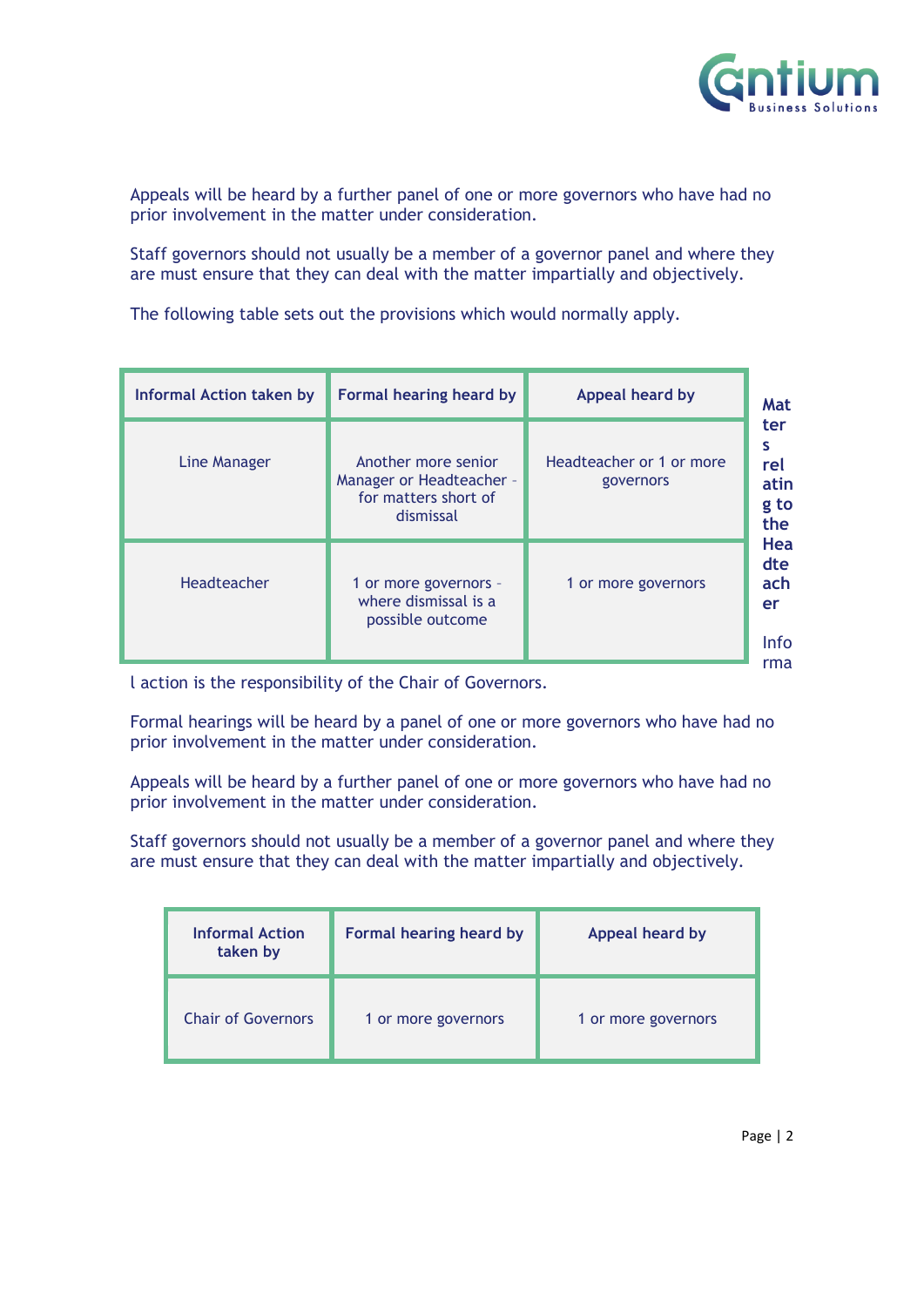

#### **Guidance Note:**

Schools should take care to ensure that there is the appropriate separation of roles and responsibilities when managing conduct issues.

To safeguard fairness and impartiality the functions of the Commissioning Officer, Investigating Officer and Hearing and Appeal Panels should usually sit with different individuals**.**

#### *Additional Considerations for Community and Voluntary Controlled Schools.*

*In accordance with the 2009 School Staffing Regulations where a decision is made by a Community or Voluntary controlled School to dismiss an employee the Local Authority (via the Schools' Personnel Service) must also be informed of the decision and reasons for this by the School. The Local Authority should then confirm the dismissal decision and any appropriate notice in writing to the employee within 14 working days of the date the Individual was notified of the decision.*

#### <span id="page-8-0"></span>**7. Timescales**

Concerns regarding conduct will be addressed promptly and without undue delay in achieving an outcome.

Timescales stated are for guidance and may vary depending on the circumstances of the case.

| Employee notified of investigation outcome | Within 5 working days of a decision being made<br>regarding the appropriate course of action<br>following completion of the investigation |
|--------------------------------------------|-------------------------------------------------------------------------------------------------------------------------------------------|
| <b>Hearing</b>                             | At least 10 working days notice given of hearing<br>date                                                                                  |
| Written outcome of hearing given           | Within 5 working days of the date of the hearing                                                                                          |
| Appeal to be made                          | Within 5 working days of receipt of the written<br>outcome of the hearing                                                                 |
| Appeal to be heard                         | Within 10 working days from receipt of written<br>appeal                                                                                  |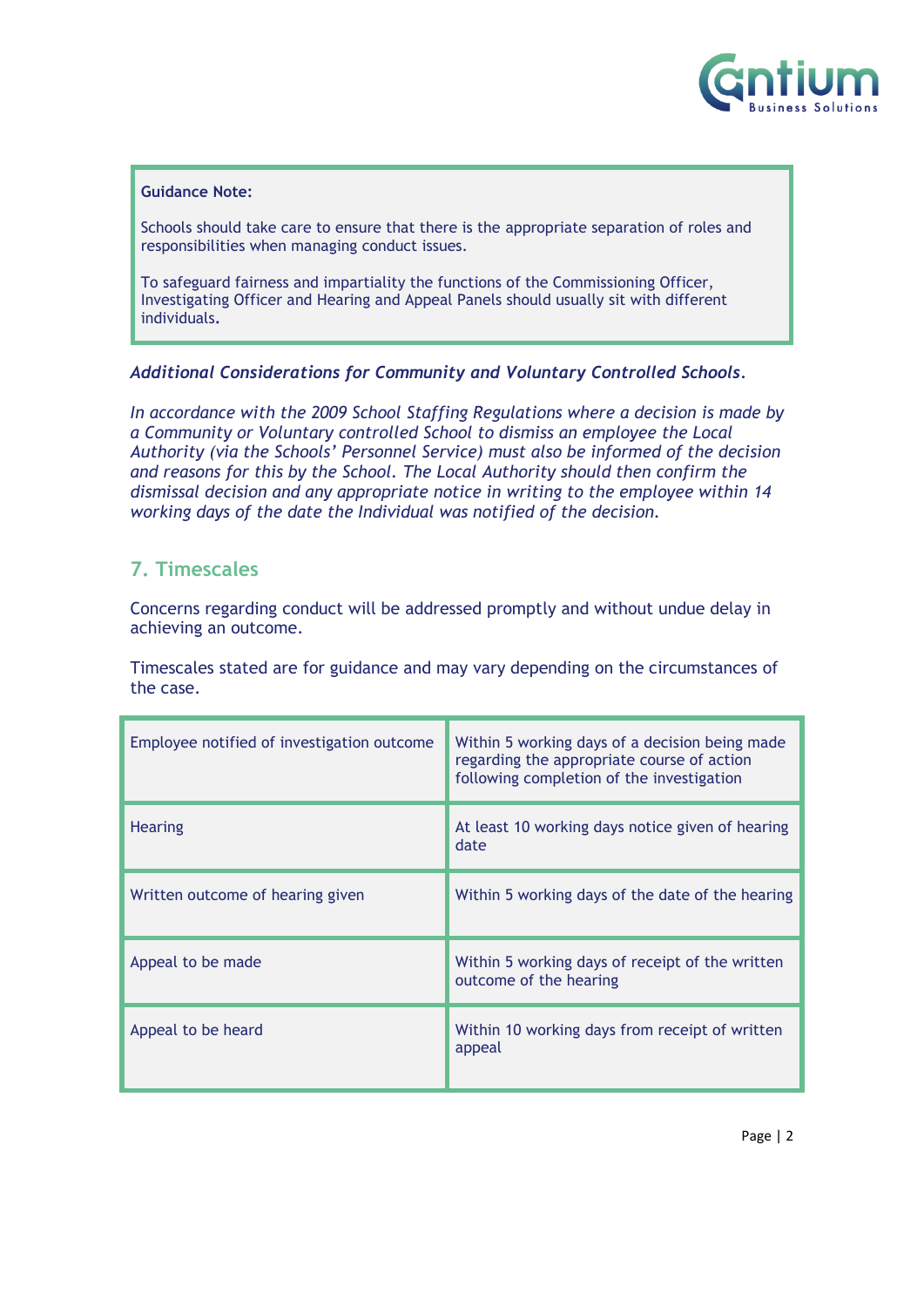

For the purpose of this procedure 'working days' will normally refer to the 195 school days. At the School's discretion, working days may include school closure periods where an Employee works outside of term time. Appropriate timescales will be discussed with the Employee.

#### <span id="page-9-0"></span>**8. Right to Representation**

An Employee has the right to be accompanied to a formal hearing or appeal meeting by either a workplace colleague or trade union representative.

A workplace colleague or trade union representative may also attend a disciplinary investigation meeting.

Due and careful consideration will also be given to any request from an Employee to be accompanied by a workplace colleague or trade union representative at informal meetings. However it should be noted that the presence of a representative does not make the meeting formal.

#### <span id="page-9-1"></span>**Part B – Procedure**

#### <span id="page-9-2"></span>**9. Informal Management Action**

Where an allegation of misconduct is made, consideration will be given as to whether it is appropriate to address the matter informally by means of 'management action'.

In determining whether an informal approach should be taken, the Headteacher will take into account the seriousness of the alleged misconduct and whether previous informal action to address the issue has been unsuccessful.

Where an informal approach is taken the Headteacher will usually meet with the Employee to establish the facts, events and / or actions, discuss the concerns, and give the Employee the opportunity to state their case. The Headteacher may agree future expectations with the Employee – including measures to support an improvement in conduct – and, if appropriate, agree a review period and arrangements for monitoring conduct.

There is no requirement for a workplace colleague or trade union representative to be present at such a meeting although it may be advisable. The Headteacher may consider inviting the Employee to be accompanied when discussing concerns informally, however the presence of a trade union representative / workplace colleague does not in itself make the meeting formal.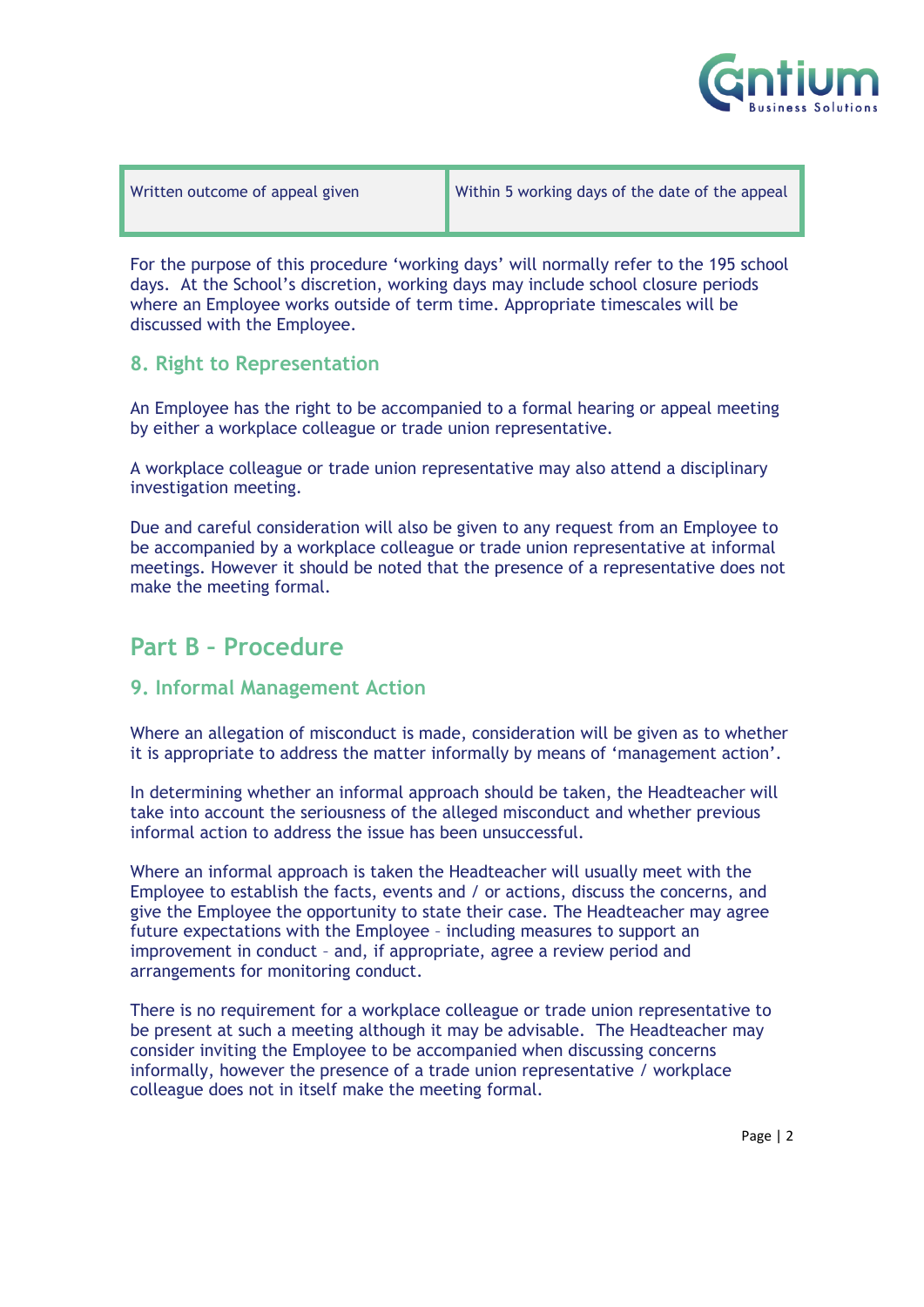

It should be noted that if during the discussion it becomes apparent that the matter may be more serious – the meeting may be adjourned and the matter investigated under the formal disciplinary procedure.

The outcome of the discussion will be confirmed in writing and a record placed on the Employee's file. This may be termed an 'informal warning'. However it should be made clear to the Employee that such informal action will not form part of the Employee's disciplinary record.

There is no right of appeal against informal action.

It is expected that informal action will resolve most minor concerns however an Employee should be advised that if there is a repetition of such misconduct formal disciplinary action may be taken.

#### <span id="page-10-0"></span>**10. Notifying an Employee of an allegation(s) against them**

An Employee will be notified of all allegation(s) or complaint(s) made against them at the earliest practical opportunity and advised of the procedure that will be followed.

Prior to investigating an allegation it may not be possible or appropriate to be specific about the precise nature of the allegation at the outset – however the Employee will be given a broad indication of the nature of the complaint.

Should the matter be addressed through a formal investigation or formal disciplinary action – then the Employee will be advised of the nature of the allegation in writing. They will also be advised that, should the allegation be upheld, formal disciplinary action may be taken.

Should further allegations come to light during the course of the investigation which are also to be investigated – the Employee will be advised of these in writing.

#### <span id="page-10-1"></span>**11. Suspension**

**Guidance Note:**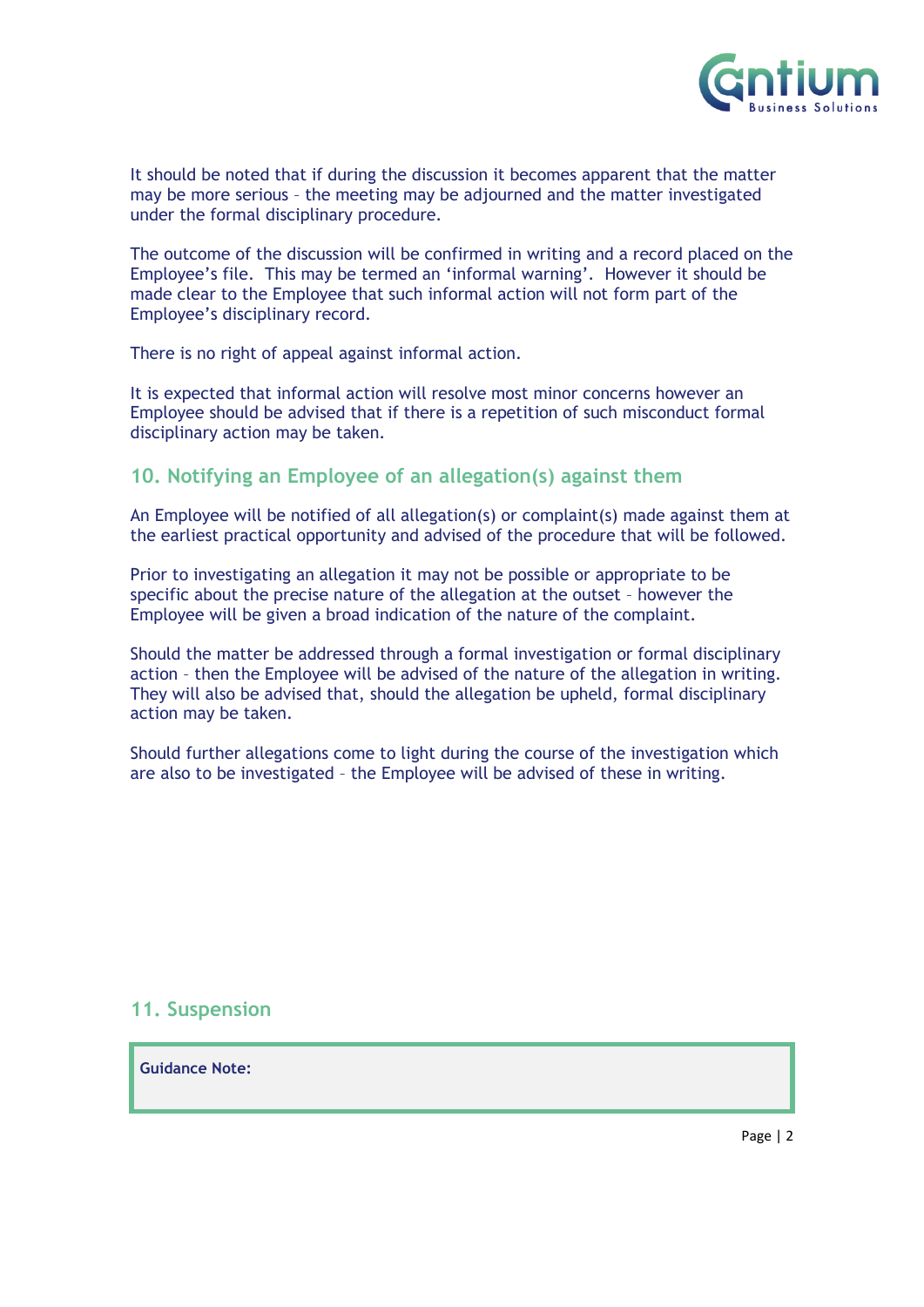

Schools are advised to carefully consider if suspension is appropriate given the nature of the allegations and whether all other alternative options have been explored. It is recommended that the School assesses carefully whether suspension or any other action may be appropriate pending the outcome of a disciplinary investigation.

Please seek further guidance from your HR Advisor.

There may be occasions when it is appropriate to suspend an Employee with normal\* pay pending the outcome of an investigation and / or conclusion of any disciplinary action.

Suspension is not a sanction in itself and does not represent any prejudgement of the outcome of the process.

Suspension should only be initiated after careful consideration and where all other alternatives have been explored – such as arranging a period of authorised absence or temporary change in duties or place of work.

As a guide suspension may be instigated where:

- Children are considered to be at risk
- The Employee is considered to be at risk
- Where the allegation warrants investigation by the police, social services or other external agency
- Where there is evidence to suggest that the Employer's or Employee's reputation may be at risk
- Where the presence of the Employee may impede the investigation or be a disruptive influence in the workplace
- Where the allegations against the Employee may amount to gross misconduct or gross incompetence
- Where it is necessary to exclude the Employee from the School for the protection of students, staff, property or the orderly conduct of the School

This list is not exhaustive.

Where practicable a meeting will be arranged with the Employee and their workplace colleague or trade union representative to explain the reason for the suspension and the conditions that will apply. The details of the suspension will be confirmed in writing with the Employee, usually within 5 working days.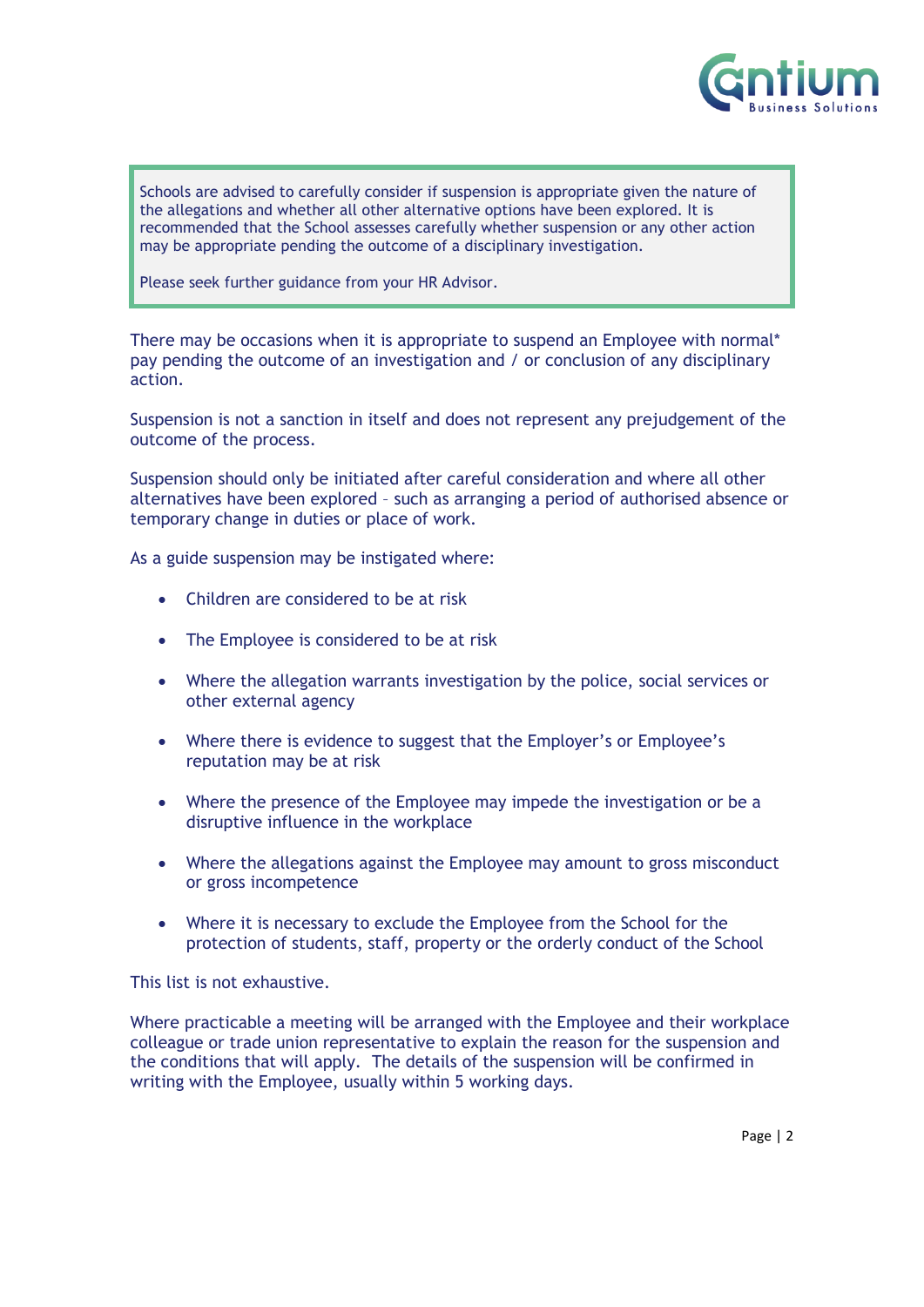

In some instances where it is not practicable or possible for the Employee's representative to be present, the meeting may still proceed in their absence. In exceptional circumstances where it is not possible or appropriate for the Employee to attend a meeting in School – suspension may be made in writing.

In certain instances, it may be necessary for the suspension to be made in writing or without the presence of the Employee's representative.

Suspension will not continue for longer than is necessary and will be kept under review. Where possible the Employee will be given an indication of how long the suspension is likely to last and will be advised should these timescales change.

An Employee should be contactable by telephone or other agreed means during their normal working hours while suspended.

An Employee who is suspended must not discuss the details of the allegation(s) with other members of staff (except their workplace colleague or trade union representative), governors, pupils or parents in such a way which could compromise their position or integrity of the investigation without the prior permission of the Headteacher or Chair of Governors. This does not prevent an Employee discussing matters with their representative. Clarification should be sought from the Headteacher or Chair of Governors if required.

A suspended Employee will be provided with a named contact in School to keep them informed of matters arising during their absence. This individual will not be able to discuss any aspects of the disciplinary investigation.

In addition, a suspended Employee may be allocated a named contact from the School's personnel provider who will be able to provide advice about procedural aspects of the process.

Care will be given to ensuring a suspended employee receives information from staff meetings during their absence and consideration will be given to alternative arrangements for events such as inset training and CPD.

Suspensions may be made by the Headteacher or Governing Body. An Employee may be suspended at any point during the investigation should the circumstances warrant.

Suspension may be lifted at any point should the situation change. Suspension may only be ended formally by the governing body. However, the Headteacher may provisionally lift the suspension, pending approval of the governing body, so as not to delay a return to work.

*\*It should be noted that 'normal pay' is the pay the employee would be entitled to if they were not suspended. For example, where an Employee falls sick either before or during a period of suspension they will receive their usual contractual / statutory sick pay entitlement. This may decease in accordance with their sick pay entitlement.*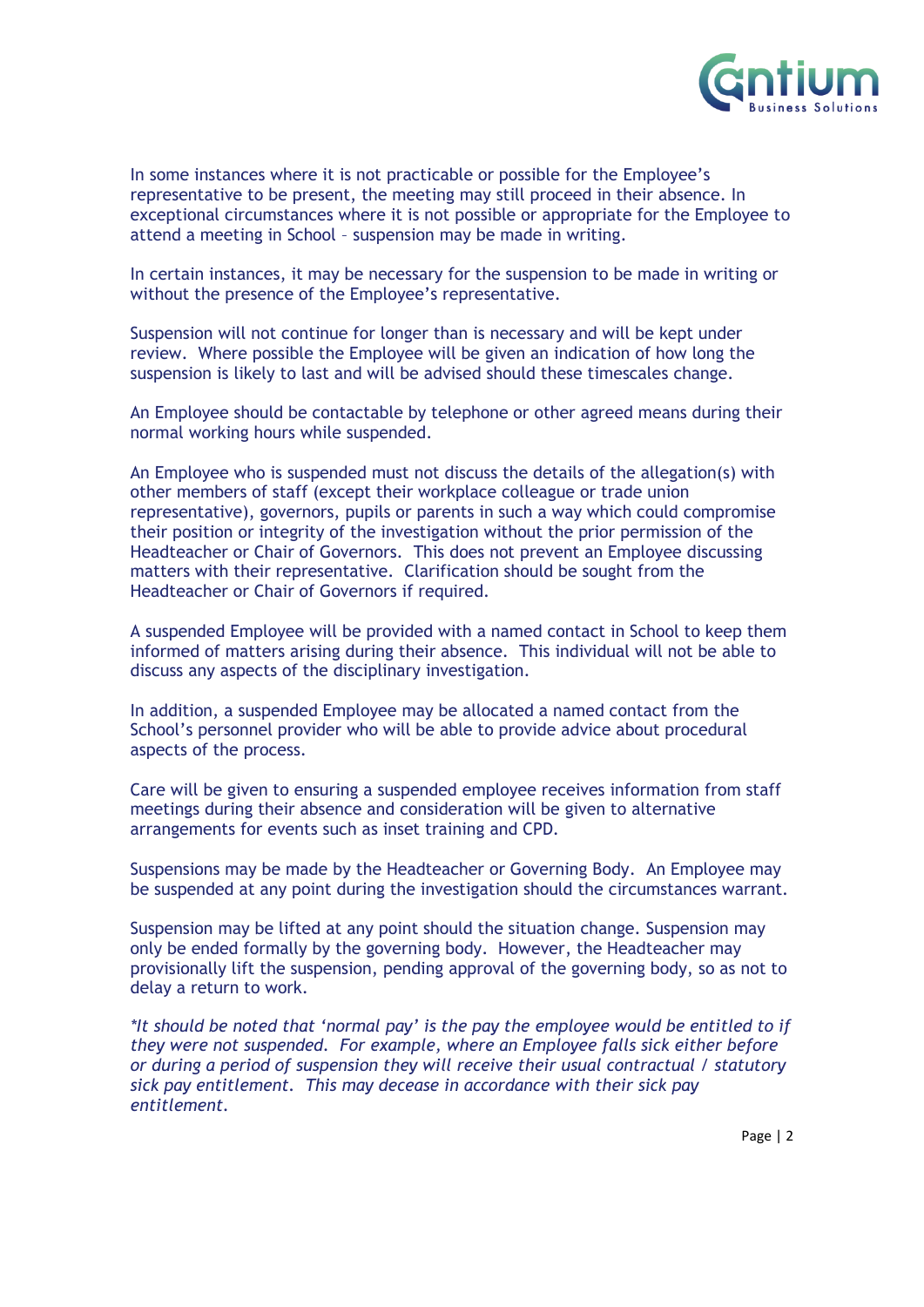

#### <span id="page-13-0"></span>**12. Investigating the allegation**

Before any formal disciplinary action is taken, allegations of misconduct will be thoroughly and objectively investigated. Investigations will be undertaken without undue delay. The nature and extent of the investigation will be determined by what is reasonable given the circumstances.

The purpose of the investigation is to establish the facts, events and / or actions to determine whether there is a case to answer and not to make any decision about the outcome.

The Commissioning Officer (Headteacher, other appropriate manager / governor) will appoint an independent investigating officer. The investigating officer will not have had any prior involvement in the case. On occasion it may be appropriate to identify more than one investigating officer. If, during the course of an investigation, it becomes apparent that the Commissioning Officer is a witness to the allegation it may be appropriate for a new Commissioning Officer to be identified.

The Employee will be invited to a formal investigation meeting with reasonable notice during working hours. At this meeting the Employee will be given a full and fair opportunity to respond to the allegation(s), explain his / her conduct and, where the concern is admitted, any mitigating circumstances. Depending on the circumstances it may be necessary to conduct more than one investigation meeting. A workplace colleague or trade union representative may accompany an Employee to an investigation meeting.

In addition to attending an investigation meeting, the Employee may also make a written statement or present any other relevant written documents that they may wish to be considered as part of the investigation.

The investigating officer may also conduct a formal investigation meeting with other relevant witnesses as soon as possible. The Employee will be given the opportunity to identify witnesses they wish to be interviewed as part of the process.

Witnesses providing evidence to an investigation will be advised that their statement may be shared with the Employee and they may be called to present this and may be questioned regarding their evidence at a disciplinary hearing.

All witnesses should be aware of the confidential nature of investigations and should not discuss any aspect of the meeting or matters under consideration with anyone outside of the investigation meeting.

Interviews with pupils will only be conducted with the parent or guardian's consent and they should be given the opportunity to accompany the pupil to the meeting.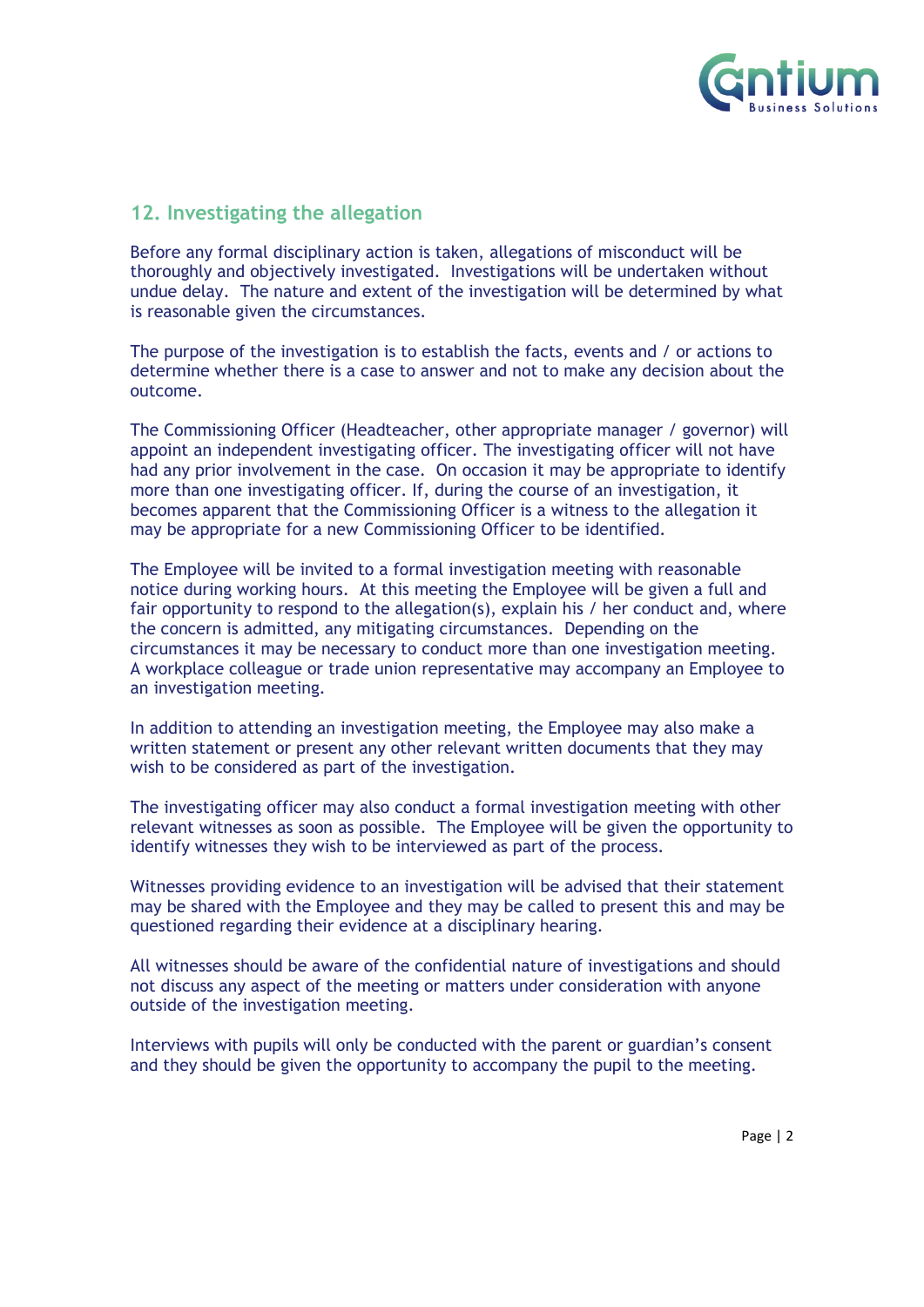

The investigating officer may also review documents and other evidence relevant to the allegation.

A written, signed and dated record will be made of all interviews conducted as part of the investigation. The Employee will have the opportunity to check the accuracy of the minutes / notes taken of their evidence. Where there are discrepancies between the Employer and Employee that cannot be resolved both versions of the minutes will be held on record.

An audio record may also be made with the prior consent of the Employee and an audio copy or summary transcript shared with the Employee. Covert recordings of investigation meetings are expressly prohibited.

#### <span id="page-14-0"></span>**13. Investigation Outcome**

A written report will be produced of the investigation findings and shared with the Commissioning Officer.

Based on the findings of the investigation, the Headteacher will determine which course of action is most appropriate:

- That there is no case to answer and no further action is taken
- That a minor concern is identified which is to be addressed through informal action
- That there is a case to answer on a matter of misconduct which warrants consideration of formal disciplinary action.

The investigation outcome will be communicated to the Employee in writing without undue delay and usually within 5 working days of the decision being made regarding the appropriate course of action.

Where informal action is proposed a follow up meeting will be arranged without undue delay to discuss any appropriate management action. The outcome of this discussion may be confirmed in writing and a record placed on the Employee's file – although such a discussion and letter does not constitute a formal disciplinary record.

The investigation report will only be shared with the Employee should formal action be instigated.

#### <span id="page-14-1"></span>**14. Notification of a Disciplinary Hearing**

Where the matter is to be considered by a formal disciplinary hearing, arrangements for this will be communicated in writing.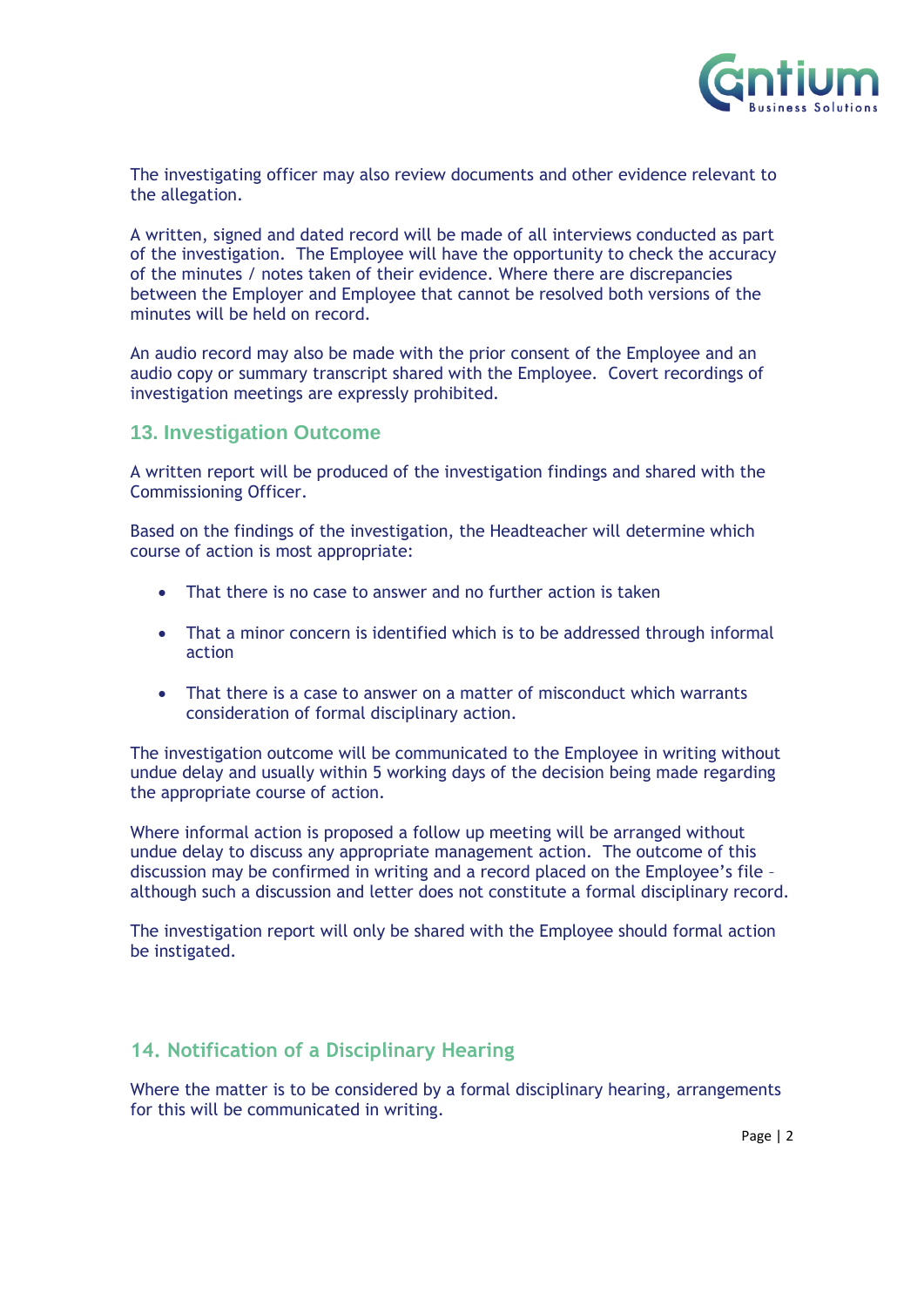

This notification should specify:

- The allegation(s) to be considered at the hearing
- The time, date and venue of the hearing
- The possible consequences should the case be upheld and, if appropriate, that dismissal may be an outcome
- The procedure to be followed
- That the Employee may be accompanied by their workplace colleague or trade union representative.

The Employee will be given reasonable notification of the date of the hearing to allow them sufficient time to prepare their case. This will usually be not less than 10 working days, however this may be varied by mutual agreement or should the circumstances dictate.

Wherever possible the School will provide the Employee with copies of all relevant documents which will be referred to during the hearing with the notification of the disciplinary hearing. This will include a copy of the investigation report and any statement of case where appropriate. Should this not be possible the School will provide the employee with this information no later than 10 working days before the hearing.

The Employee is required to provide no later than 5 working days before the hearing:

- The name of their trade union representative or workplace colleague
- The name(s) of any witnesses they are calling
- Any relevant documentation they wish to be considered.

If a late submission is received, the panel has discretion as to whether to accept this and make provision for an adjournment during the hearing to consider this. However the panel reserves the right to disregard this information.

#### <span id="page-15-0"></span>**15. Disciplinary Hearings**

The purpose of the disciplinary hearing is for the School to present the case against the Employee and for the Employee to be given the opportunity to respond.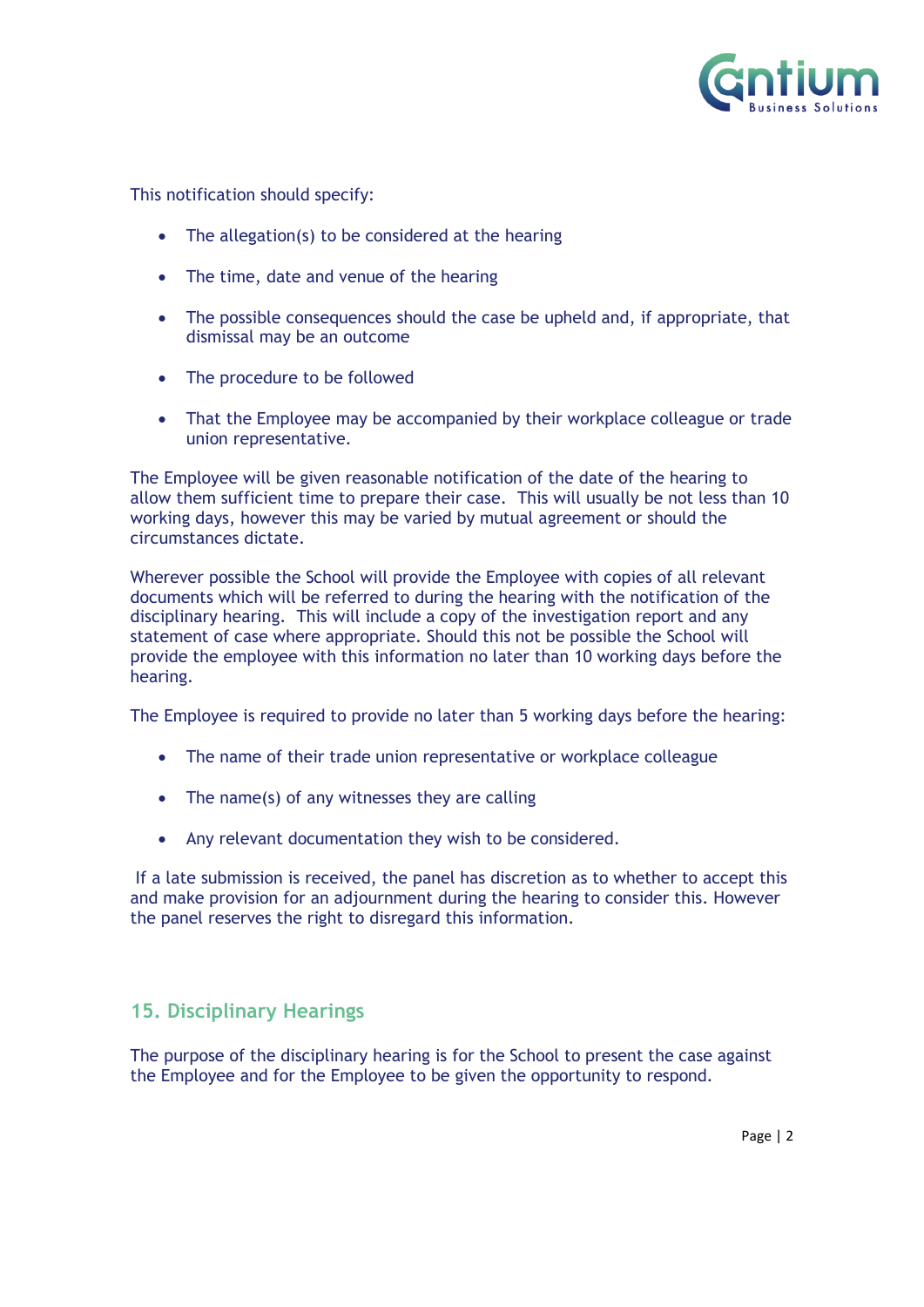

The role of the manager hearing the case / panel is to consider the evidence presented and decide whether, on the balance of probabilities:

- The case against the Employee has been established and
- Whether it is appropriate and reasonable to issue a formal sanction against the Employee.

The manager hearing the case / panel should also consider whetheran appropriate and sufficient investigation has been undertaken and a fair and reasonable procedure followed.

The case for the School will usually be presented by the manager who commissioned the investigation, or their nominee. The Employee will have an opportunity to present their case. Witnesses may be presented by either party.

A workplace colleague or trade union representative may accompany an Employee to the hearing.

#### *The arrangements for hearings are set out in Appendix B*

#### <span id="page-16-0"></span>**16. The Outcome of the Hearing and Disciplinary Sanctions**

Based on the evidence presented, the panel may determine the following outcomes:

- There is insufficient evidence against the Employee and the matter should be concluded with no further action
- The case against the Employee is proven on the balance of probabilities and a decision made to give the Employee a formal warning
- The case against the Employee is proven on the balance of probabilities and a decision made to dismiss the Employee with or without notice
- The case is proven on the balance of probabilities and some other formal action is appropriate.

If proven and depending on the circumstances of the case, the panel may impose a range of sanctions, including dismissal, as follows:

| Level of Sanction | Normal Expiry Period |
|-------------------|----------------------|
|                   |                      |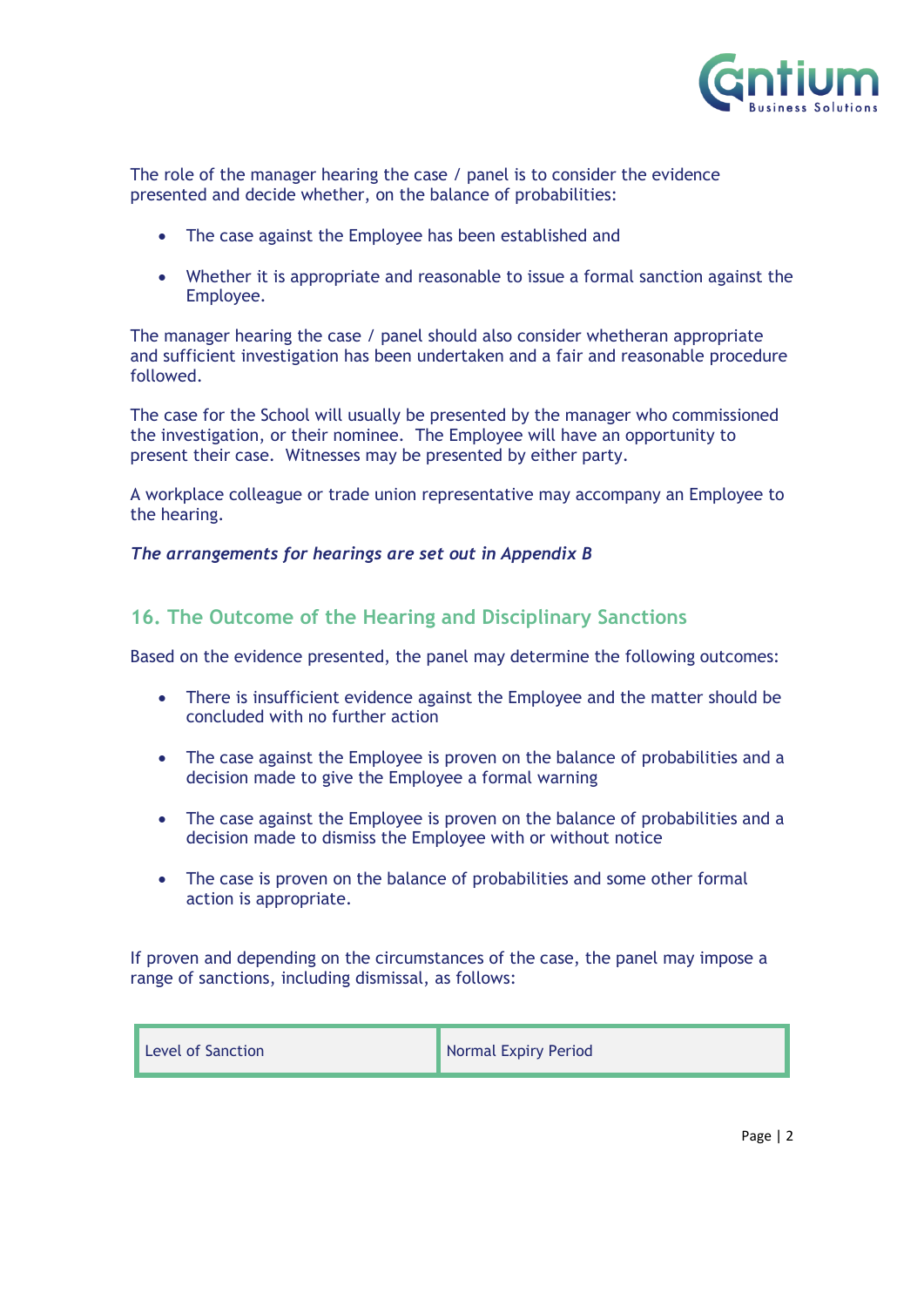

| <b>First Level Written Warning</b> | After 6 months  |
|------------------------------------|-----------------|
| Second Level Written Warning       | After 12 months |
| <b>Final Written Warning</b>       | After 18 months |
| Dismissal with contractual notice  |                 |
| Summary Dismissal without notice   |                 |

An Employee will not usually be dismissed for the first incident of misconduct other than in the case of gross misconduct. Where an Employee's first incident of misconduct is sufficiently serious – it may be appropriate to issue a final written warning. The duration of other sanctions will be determined by the circumstances of the case.

Should gross misconduct be found, and dismissal is determined, this is usually without notice (Summary Dismissal). In cases of dismissal arising from misconduct, notice would normally be given. Where notice is given this is the greater of the Employee's statutory or contractual notice entitlement.

#### *A list of actions which may constitute Gross Misconduct and Misconduct is at Appendix A.*

In determining the nature of the sanction consideration will be given to:

- Whether the proposed penalty is reasonable in view of all the circumstances with reference to the examples of behaviours which constitute gross misconduct and misconduct within this procedure
- The nature, severity and impact of the misconduct
- The circumstances in which the misconduct occurred and any mitigating factors or the explanations given by the Employee
- The Employee's previous conduct, position, seniority, and length of service and their attitude towards the misconduct
- Any relevant Employer rules and procedures and whether the Employee was aware that their conduct contravened these
- The penalty imposed for similar offences in the past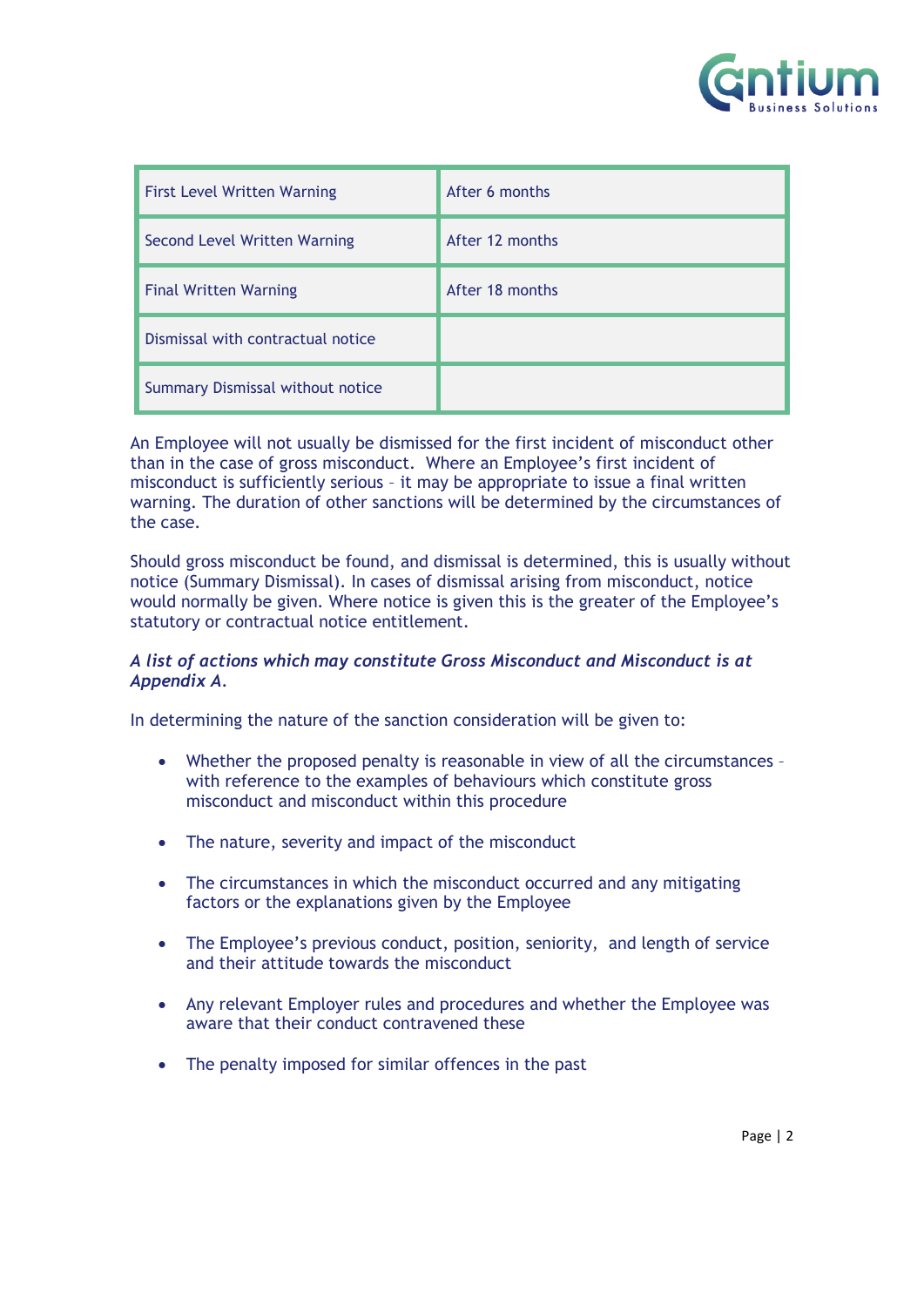

• Whether any other action could be taken to encourage the Employee to improve their conduct such as training or additional support.

In certain instances, and where appropriate to the concerns, the panel may recommend to the Headteacher that other action be considered such as:

- Downgrading
- Transferring the Employee to another role
- Requiring the Employee to undertake certain specified training
- Refer the matter for consideration under another procedure, if appropriate.

Alternative action such as this would only be taken where it is judged reasonable and viable for the School to implement.

#### <span id="page-18-0"></span>**17. Communicating the Decision**

Where possible the Employee will be advised verbally of the outcome following the conclusion of the process and the Panel's deliberations. On occasion it may not be possible to determine an outcome on the day of the hearing, in which case the panel will reconvene at the earliest possible opportunity to make a decision. Where the panel reconvenes, the outcome will be communicated in writing to the Employee.

In all circumstances the Employee will be advised in writing of the outcome of the hearing usually within 5 working days of the decision being made.

The notification should specify:

- The outcome
- The reasons for the outcome and the nature of any misconduct that has been found
- The nature of any sanction and how long it will last
- If dismissed the reason for the dismissal, whether notice will be given and the termination date
- Any period of time given for improvement, a review date if appropriate, and the required improvement expected
- Any support that the Employer will provide to assist the Employee, if relevant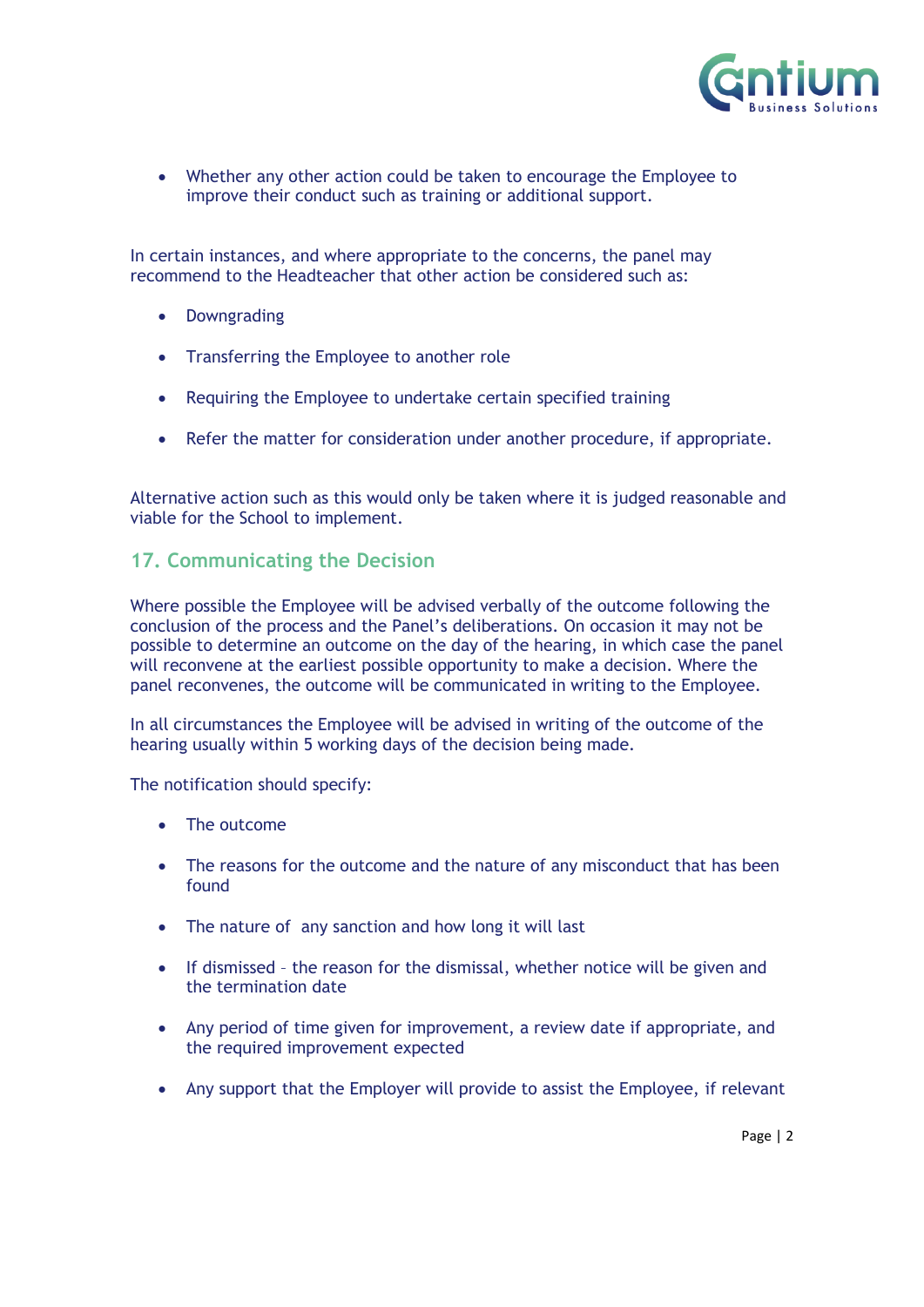

• The likely consequences of any further misconduct.

Should a sanction be imposed Employees should be advised of the timescales and procedure for making an appeal.

It will be deemed sufficient for the School to issue the written confirmation of the decision to the Employee's last known address.

<span id="page-19-0"></span>**18. Appeal**

#### **Guidance Note:**

It should be noted that in most instances an appeal panel should consider only the points raised by the Employee as part of their grounds for appeal.

However where significant procedural irregularities are identified with the conduct of the original hearing, the appeal panel may, at their discretion, determine that a re-hearing would be appropriate. In cases of a re-hearing the decision of the appeal panel is final and there is no further right of appeal.

The Employee may register an appeal in writing to the Clerk to the Governing Body or nominated person, within 5 working days of written receipt of the outcome of the hearing.

The appeal should be on one or more of the following grounds :

- Unfairness of decision
- That the sanction imposed was unreasonable
- That new evidence has come to light
- Significant procedural irregularities

The letter of appeal should include full details of the reasons for the appeal.

In instances where the grounds for appeal are not stated the School will ask the Employee to confirm these to enable all parties to give due consideration to the issues prior to the appeal meeting.

The Employee should ideally also include any supporting information they wish to rely on at the appeal hearing with their letter of appeal . In all cases any supporting information must be submitted by the Employee no later than the deadline for receipt of an appeal.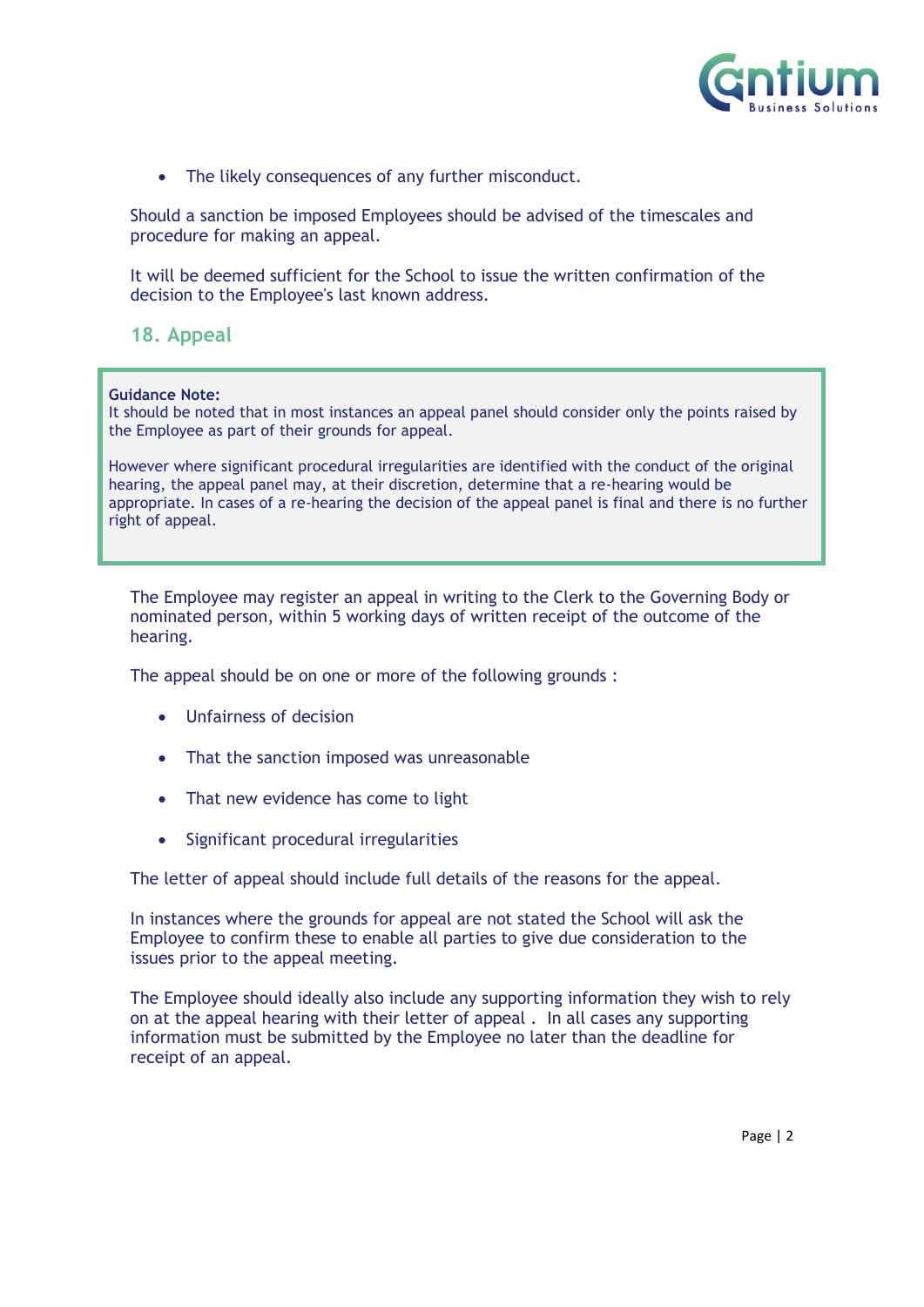

If a late submission is received the panel has discretion as to whether to accept this and make provision for an adjournment during the hearing to consider this. However the panel reserves the right to disregard this information.

The School will provide the Employee with copies of any documents which will be referred to during the appeal, including the notes of the disciplinary hearing and witness statements, in advance and usually no later than 5 working days before the appeal meeting.

A workplace colleague or trade union representative may accompany an Employee to an appeal.

The Appeal panel has discretion to consider allowing new evidence and witnesses but only if this is strictly relevant to the grounds of appeal.

The panel will identify a chair who will have responsibility for facilitating the hearing.

#### *The arrangements for hearings are set out in further detail in Appendix B*

#### <span id="page-20-0"></span>**19. The Outcome of the Appeal**

In the case of appeals the role of the panel is to review the original decision on the basis of the grounds presented for appeal by the Employee. The outcome may be:

- To uphold the previous decision in full
- To uphold the previous decision in part but to reduce the level of the sanction or amend other elements of the decision
- To uphold the Employee's appeal in full and withdraw the sanction in its entirety.

The panel may not impose a higher level of sanction than reached previously.

The appeal panel decision is final.

#### <span id="page-20-1"></span>**20. Communicating the Appeal Decision**

Where possible the appeal hearing will be reconvened and the Employee advised verbally of the outcome following the conclusion of the process and the Panel's deliberations. On occasion it may not be possible to determine an outcome on the day of the appeal hearing, in which case the panel will reconvene at the earliest possible opportunity to make a decision. Where the panel reconvenes, the outcome will be communicated in writing to the Employee.

In all circumstances the Employee will be advised in writing of the outcome of the appeal hearing usually within 5 working days of the decision being made.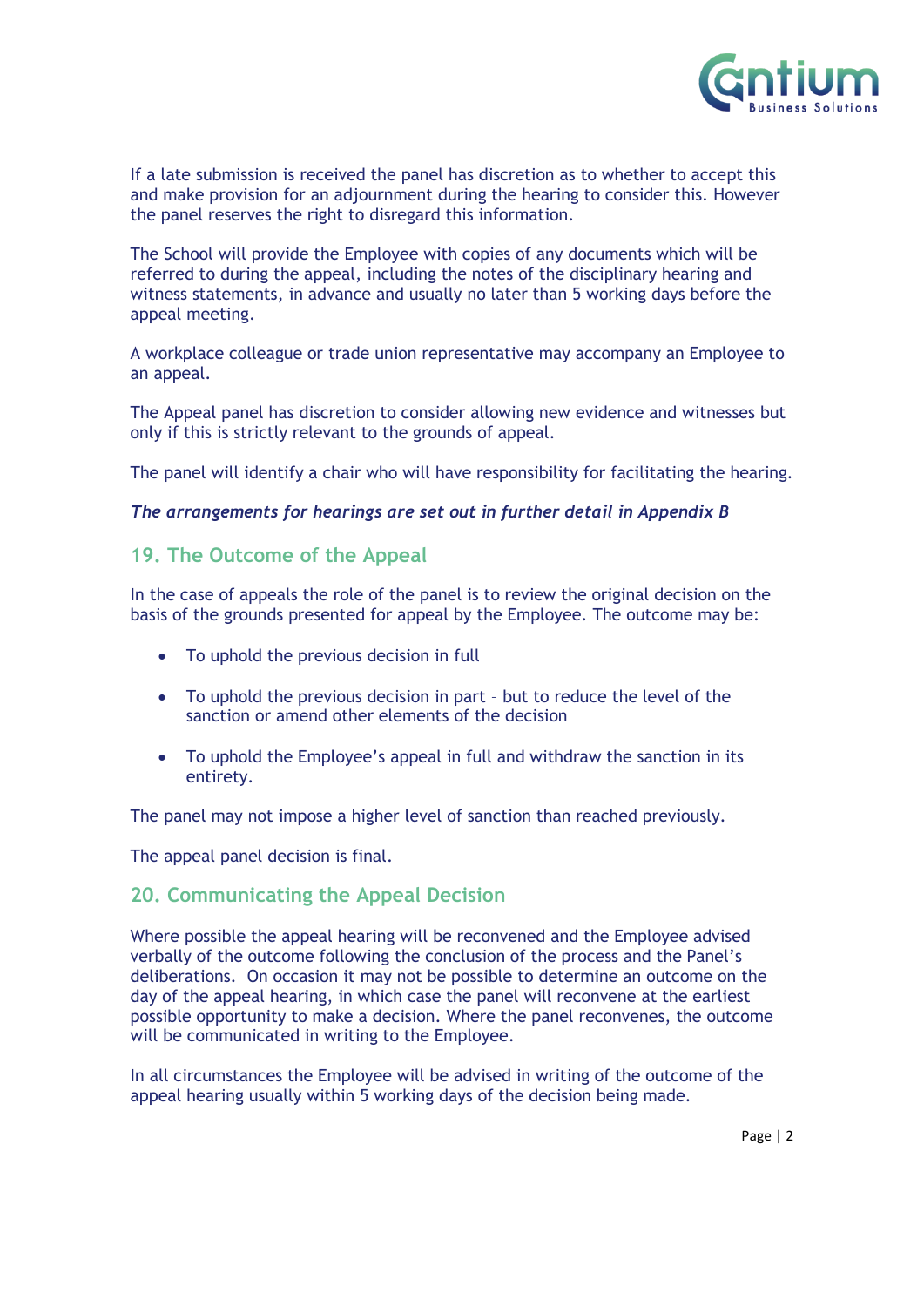

The notification should specify:

- The outcome
- The reasons for the outcome reached
- Where the level or nature of the sanction is reduced the nature of any revised sanction and how long it will last
- That the panel's decision is final and there is no further right of appeal.

It will be deemed sufficient for the Employer to issue the written confirmation of the decision to the Employee's last known address.

#### <span id="page-21-0"></span>**21. Further misconduct**

Where an Employee already has a live warning and there is further proven misconduct within that period, a further panel may extend the period of the warning or issue a higher sanction which may include dismissal.

The length of any extension may not be greater than the length of the original sanction.

#### <span id="page-21-1"></span>**22. Non Attendance at Meetings**

Where an Employee or their representative is unavailable to attend a meeting held under this procedure, they should inform the Headteacher / Panel at the earliest opportunity.

A hearing / appeal may be deferred by up to 5 working days from the date of the original meeting where an Employee's representative is unavailable.

Other than in exceptional circumstances only one postponement will be granted.

The Headteacher / Panel reserves the right to hold a hearing / appeal in the Employee's absence where all reasonable efforts to secure attendance have been unsuccessful. In this event the Employee will be given the opportunity to make written representations to the meeting or for their representative or workplace colleague to make representations either to the meeting or in writing on their behalf.

If no submissions are received the panel may make a decision based on the available information.

The Headteacher will give due consideration to any request to postpone any other meeting held as part of this procedure taking into account the individual circumstances and the reason for non attendance.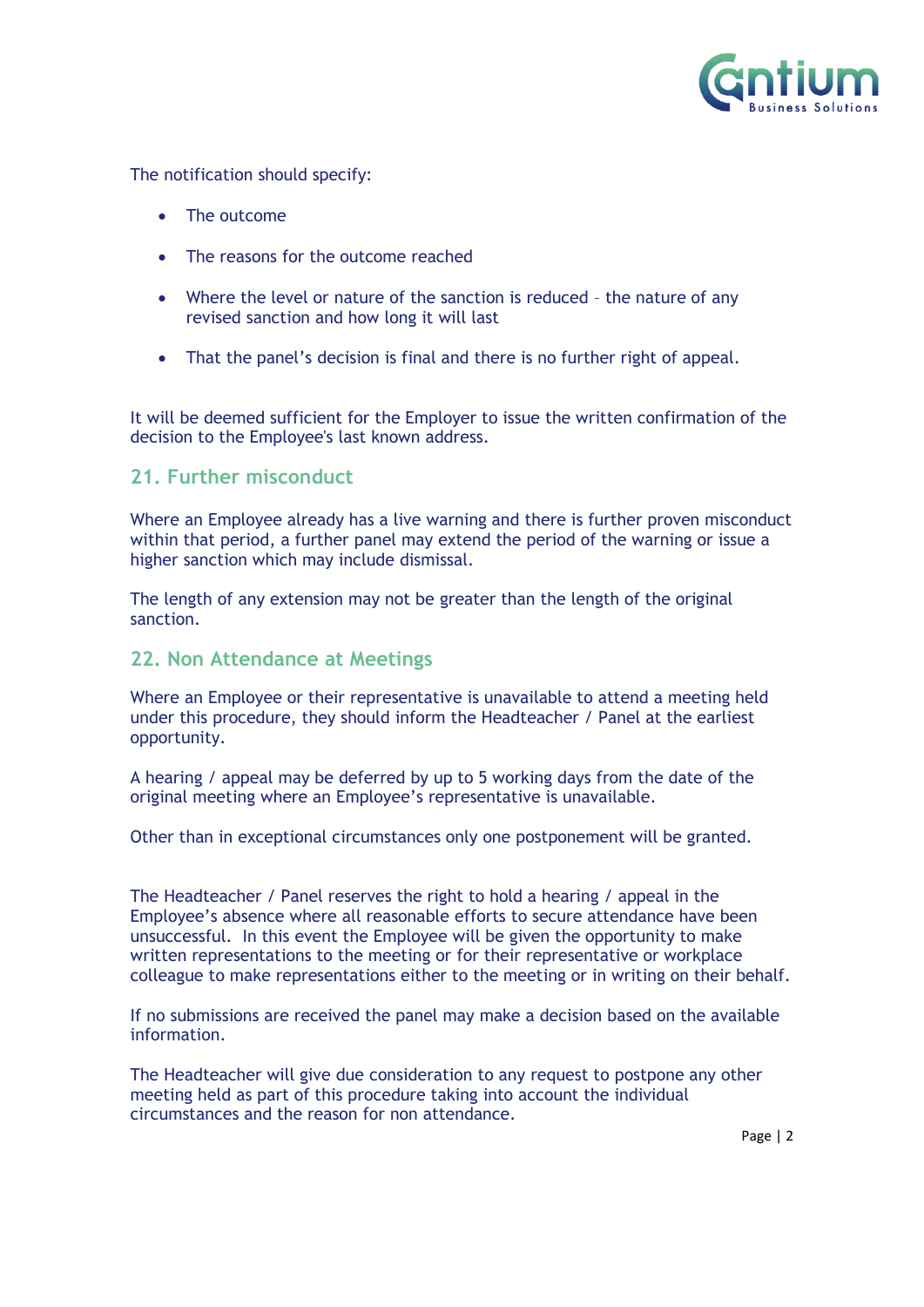

Where an Employee refuses or fails to attend an investigation meeting without good reason or make written submissions to the investigation – the investigating officer may at their discretion deem it appropriate to conclude the investigation based on the information available.

#### <span id="page-22-0"></span>**23. Minuting Hearing and Appeal Meetings**

Minutes should be produced of all submissions to the hearing / appeal – including Employer, Employee and witness statements, any questioning of the parties and the panel's decision statement. The panel's deliberations should not be minuted.

Minutes may be taken by a clerk who is present at the meeting or transcribed from an audio recording. An audio recording will only be made with the prior consent of the Employee.

Minutes will be shared with the Employee as soon as practicable. The Employee will have the opportunity to check the accuracy of the minutes / notes taken of their evidence and submissions. Where there are discrepancies between the Employer and Employee that cannot be resolved both versions of the minutes will be held on record. Where an audio recording is made this will be shared with the Employee if requested.

Covert recordings of meetings or hearings are expressly prohibited.

#### <span id="page-22-1"></span>**24. Resignations during the process**

Where an Employee resigns during the course of a disciplinary investigation or pending a disciplinary hearing, the School reserves the right to continue the investigation / disciplinary process. In such circumstances the Employee will still be given opportunity to participate in the investigation.

#### <span id="page-22-2"></span>**25. Disclosure of formal sanctions in employment references**

Should an Employee have an unexpired formal disciplinary sanction on file – this will be disclosed, upon request, in any reference provided by the Employer to a prospective Employer.

Expired sanctions will not be disclosed – unless these relate to matters which the Employer is required to share in accordance with Child Protection / Safeguarding Procedures.

#### <span id="page-22-3"></span>**26. Malicious and Vexatious Allegations**

Where an allegation of misconduct against an Employee is found to be vexatious or of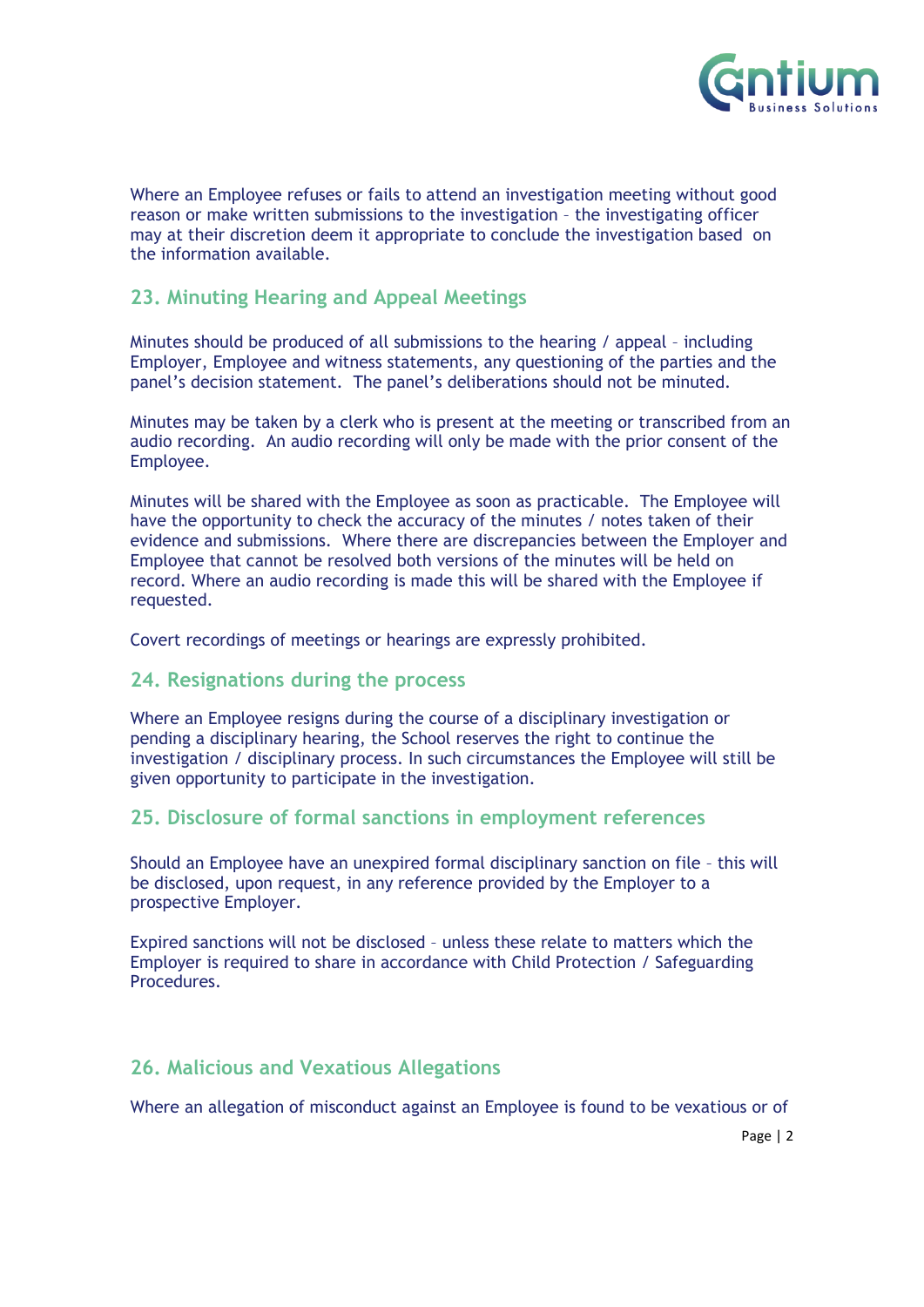

malicious intent, this may be examined in accordance with the School's disciplinary procedures.

#### <span id="page-23-0"></span>**27. Advice and support to Employees during the process**

Employees are advised to seek support from their Trade Union or Professional Association in the first instance. Employees may address questions about the procedure to the Headteacher or other delegated staff member.

In instances where the investigation is prolonged or the Employee is suspended, the School will, as far as is practicable, make arrangements to keep the Employee informed with the progress of the investigation and timescales for conclusion.

#### <span id="page-23-1"></span>**28. Ill health and sickness absence during the process**

The ill health of an Employee will not usually be grounds for ceasing any ongoing investigation or disciplinary process.

Where the absence is likely to be short, the School may pause the process until the Employee recovers. Where the absence is ongoing, the School may seek guidance from an occupational health advisor to determine whether or not the Employee is sufficiently fit to take part in the process. It is expected that Employees will consent to a referral being made to an occupational health advisor in such circumstances.

Upon receipt of occupational health advice consideration may be given to any measures that can be put in place to enable the process to proceed. This may include giving the Employee the opportunity to make written representations to an investigation or hearing or for their trade union representative or workplace colleague to make representations on their behalf.

#### <span id="page-23-2"></span>**29. Concurrent investigations by other agencies**

Certain allegations of misconduct may initially be investigated under a different procedure or as a part of criminal investigation.

In these circumstances an investigation under the Employer's Disciplinary Procedure may take place concurrently, unless the School is otherwise instructed by other agencies.

Any disciplinary hearing held in relation to acts of misconduct will be independent of the timing or outcome of other procedures.

<span id="page-23-3"></span>**30. Allegations relating to financial irregularities**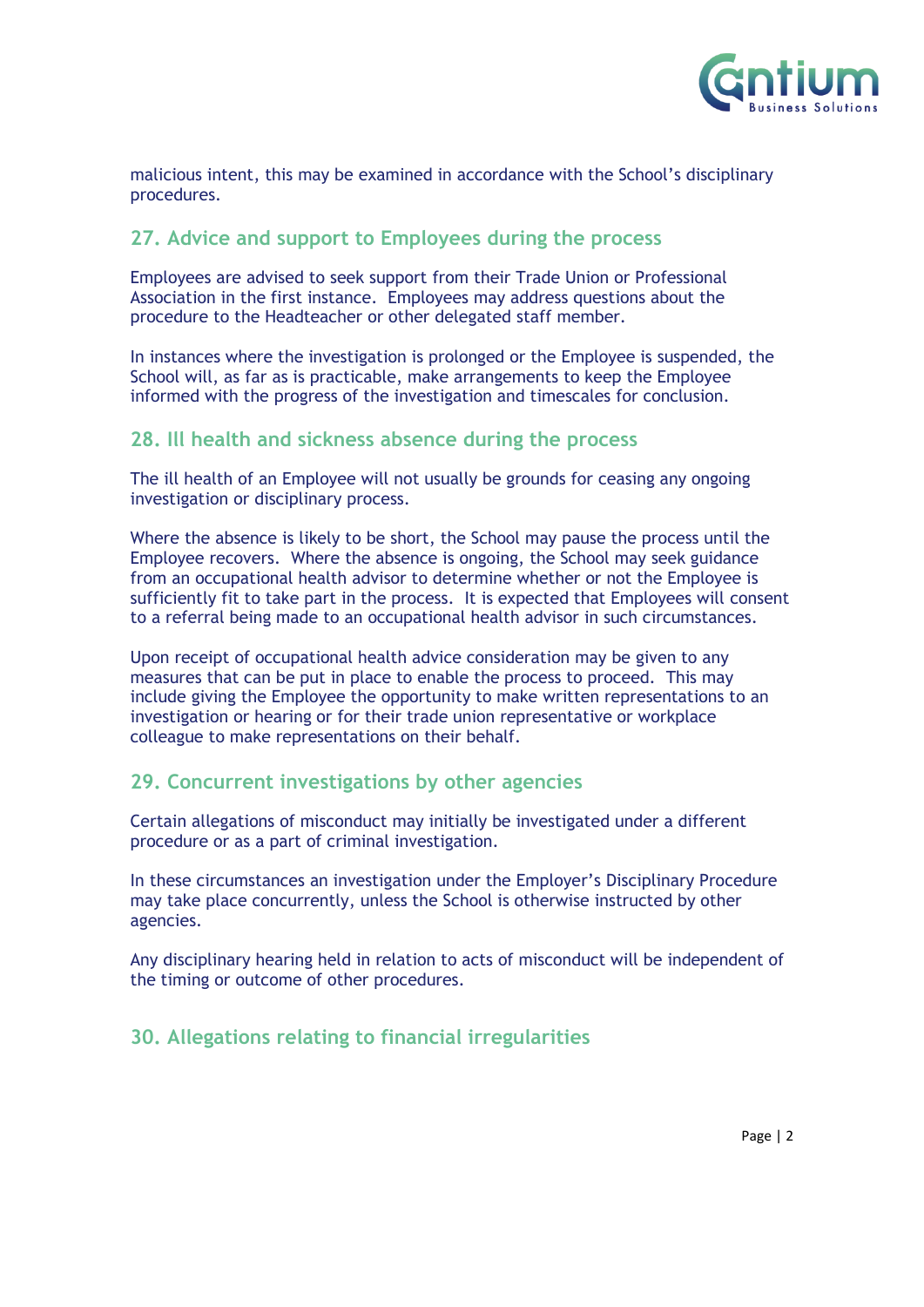

In instances where an allegation of theft, fraud or other financial irregularity is made – the issue may be referred to the School's auditors / Head of KCC Internal Audit to ensure that any subsequent investigation is undertaken by appropriate qualified staff.

#### <span id="page-24-0"></span>**31. Allegations against Trade Union Representatives**

No formal disciplinary action or formal disciplinary investigation will be taken against a trade union representative until the circumstances of the case have been discussed with a full time official of their union.

#### <span id="page-24-1"></span>**32. Criminal Proceedings**

A criminal charge or conviction for actions outside of the workplace may result in disciplinary proceedings being taken where it is judged that the Employee's action:

- Affects or is likely to affect the suitability of the Employee to undertake their job role, work with children / young people or work in a School setting
- Impacts on the operation or reputation of the School
- Seriously undermines the trust and confidence that the School has in the Employee.

Each case will be considered on its own merits with regards to the circumstances of the case and following such investigation as is appropriate.

#### **33. Other concurrent processes**

In the event that an Employee raises a grievance or a complaint of harassment or bullying in the course of a disciplinary process, both processes may continue concurrently.

However each case will be considered on its own merits to ensure that the School is acting reasonably.

#### <span id="page-24-2"></span>**34. Referral to other agencies**

Where a teacher is dismissed for gross / serious misconduct (or may have been dismissed for serious misconduct had they not resigned) the School will consider whether to make a referral to the Teaching Regulation Agency (formerly the NCTL) in accordance with Education Act 2011 and The Teachers' Disciplinary (England) Regulations 2012.

Under the Safeguarding Vulnerable Groups Act (2007) a referral may also be made to the Disclosure and Barring Service where an Employee is dismissed (or would have been dismissed had they not resigned) because they have been cautioned or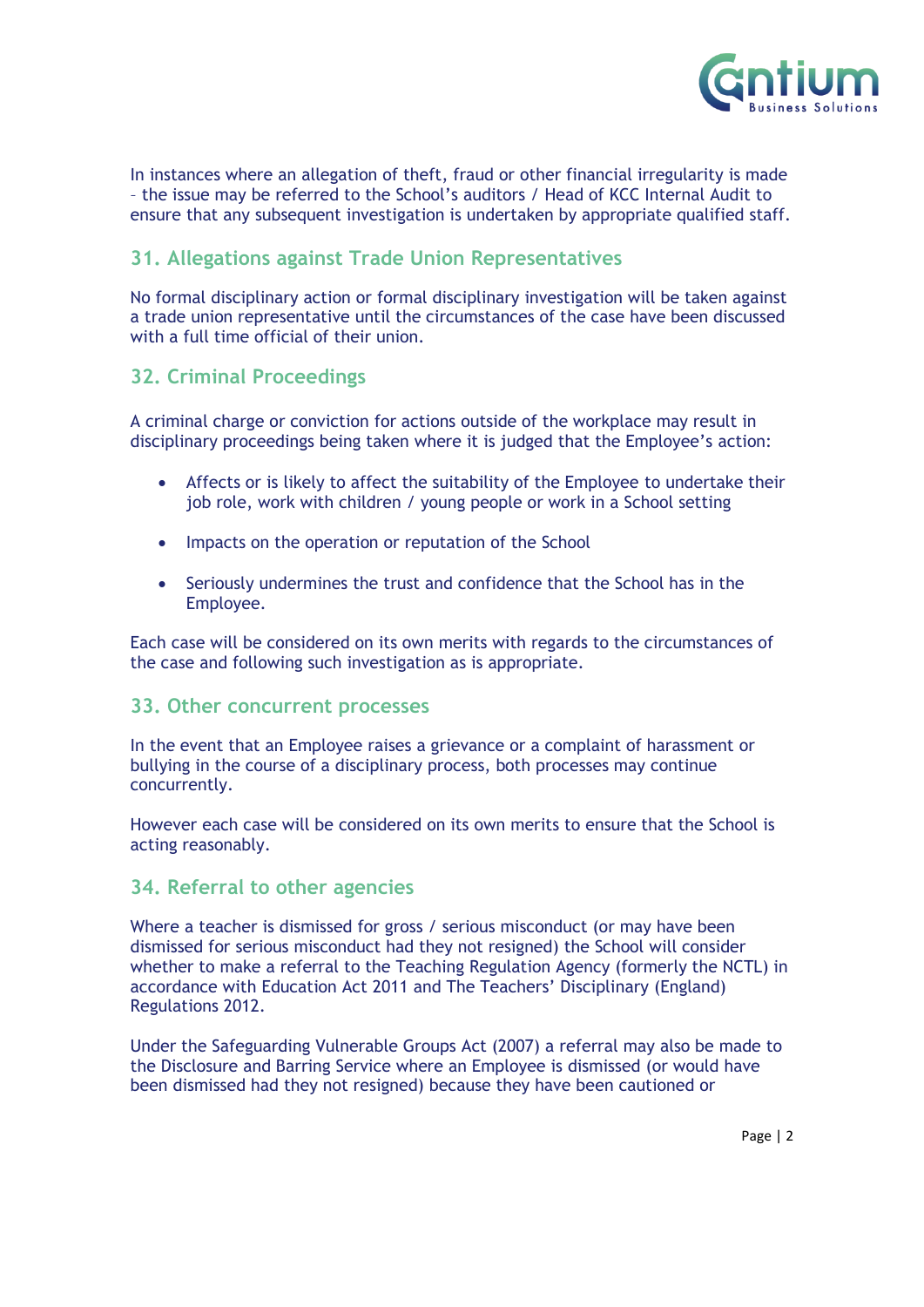

convicted of a relevant offence or behaved in a manner that has put a child at risk of harm / harmed a child.

#### <span id="page-25-0"></span>**35. Retention of Records**

In the event that the matter under consideration is dropped due to insufficient or inconclusive evidence, all documentation should be confidentially destroyed immediately. It may be appropriate to keep a basic confidential record of the concern raised, date and the fact the matter was dropped due to insufficient or inconclusive evidence.

If formal disciplinary action is taken, the details of the allegation, investigation findings, hearing and appeal minutes plus a copy of the outcome letter and the details of any sanction, should be retained confidentially on the Employee's personnel file.

At the expiry of any sanction, all documentation should be removed from the Employee's personnel file. A minimal confidential record may be retained. This will only be referred to in future cases of a similar nature for the purpose of evidencing a pattern of misconduct or countering an Employee's subsequent assertion that there have been no previous misconduct issues.

When the matter relates to a child protection issue a factual written record of the details of the allegations and outcome will be retained in all instances.

In certain limited instances it may be appropriate to retain records for longer than the retention period for example in cases related to child protection concerns or where the case is awaiting decision from an employment tribunal.

#### <span id="page-25-1"></span>**36. Confidentiality**

All parties are required to respect the confidentiality of all information relating to the disciplinary process.

The School recognises its obligations under the General Data Protection Regulation and associated legislation and the rights of Employees with regards to the personal data held on them.

All records relating to the management of Discipline and Conduct will be gathered, processed, held and shared in accordance with the requirements of the General Data Protection Regulation and Data Protection Act.

Please refer to the School's Data Protection Policy and Privacy Notice for further details.

All records and information, including those relating to any sanction imposed, are a matter of confidence between the School and the Employee. In certain limited circumstances this information may be shared by the School - for example in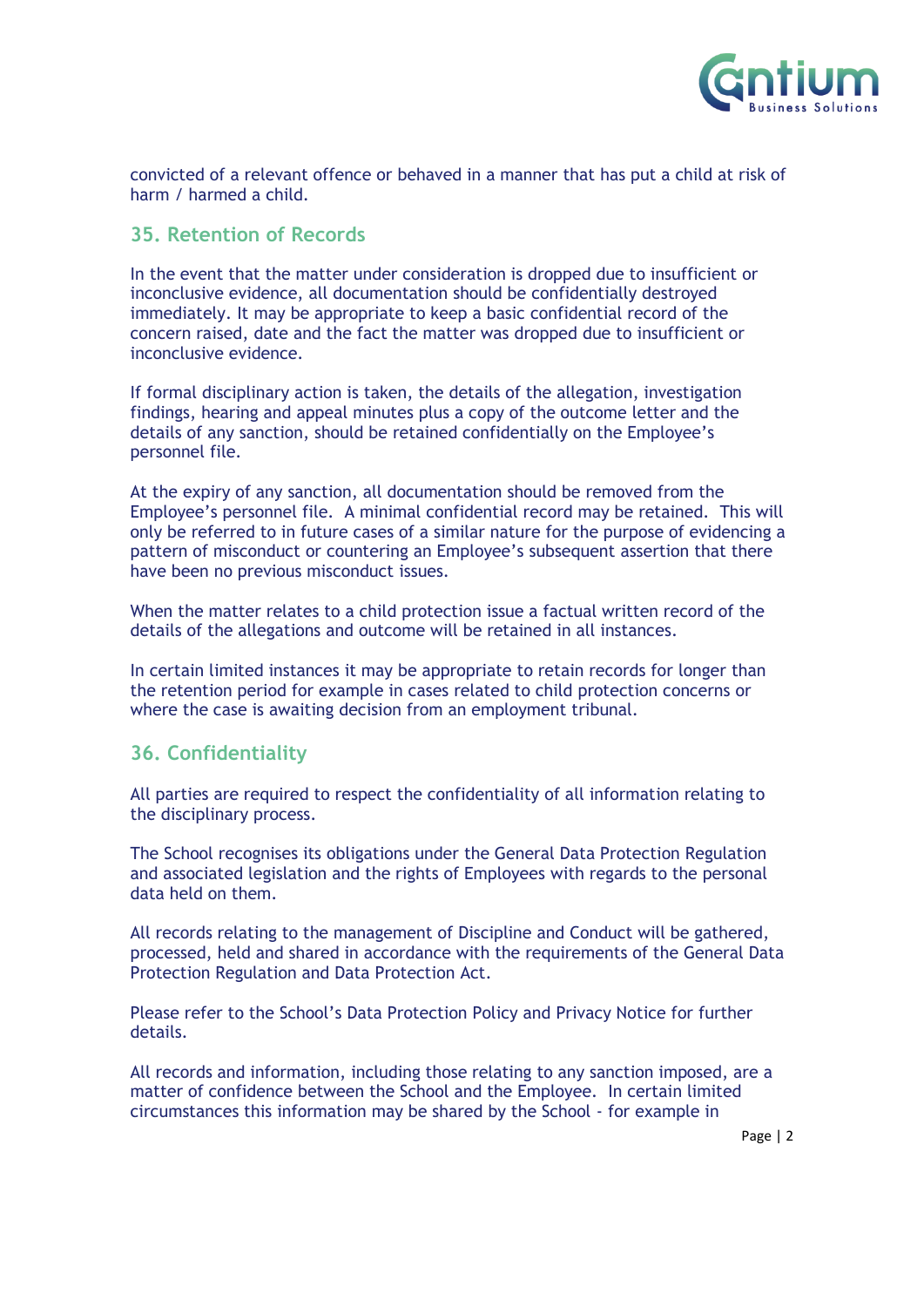

accordance with Child Protection / Safeguarding Procedures.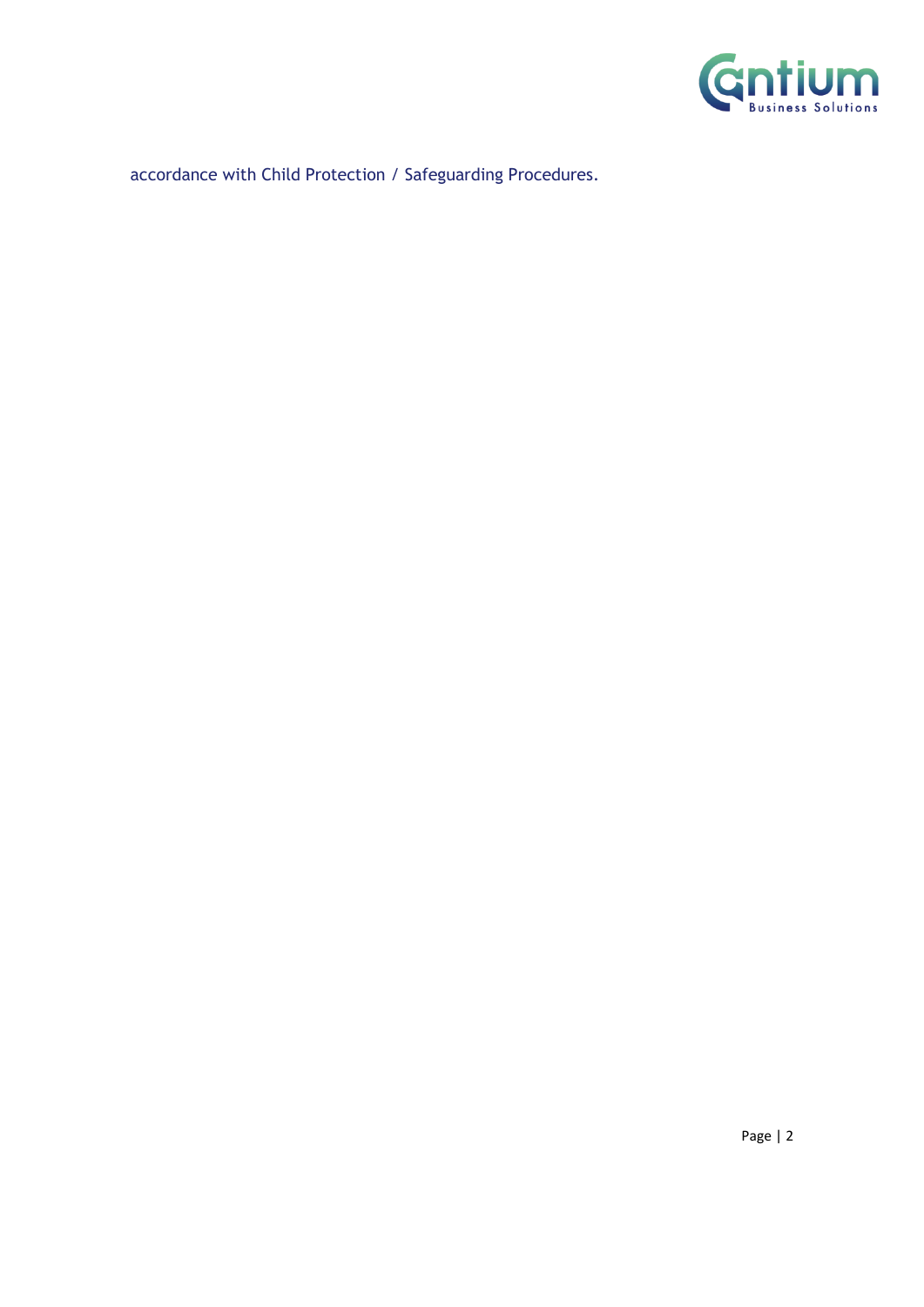

### <span id="page-27-0"></span>**Appendix A: Disciplinary Rules**

The following examples give an indication of the School's position as to the types of behaviour which constitute misconduct. It is not possible to specify all forms of behaviour that will result in disciplinary action.

Each case will be judged in the light of the circumstances and context surrounding it. Varying circumstances may well allow different disciplinary actions or no disciplinary action at all to be taken for what are similar offences.

The examples are not exhaustive and omissions from the list are not in themselves grounds for appeal.

In addition, Employees should, so far as is reasonably practicable, be familiar with the School rules, working practices and conditions of service procedures relating to their own School and their particular area of work. Teachers should be familiar with Part Two of the Teachers' Standards which set out the expectations with regards to personal and professional conduct. Employees should be familiar with any 'Code of Conduct' in place for all School staff.

#### **Gross Misconduct**

Gross misconduct is an act which may render it inappropriate for the Employee to be allowed to remain in their job. If, on the balance of probabilities gross misconduct is found, this may lead to dismissal without notice for a first offence.

Examples of actions that are likely to be treated as gross misconduct include – but are not limited to:

#### **Dishonesty**

- Theft of School / pupil / employee's property
- Falsification of documents, records, claims whether for personal gain or not, to include, but not restricted to deliberately destroying or mutilating records, altering/erasing or adding to entries without legitimate reason
- Fraud or Corrupt Practices
- Failure to disclose, if asked, criminal convictions not exempt under the terms of the Rehabilitation of Offenders Act 1975 and Amendment 2013
- Withholding significant and relevant information, if asked, that the School could have reasonably required the employee to have disclosed including information which may bring into question the Employee's suitability to work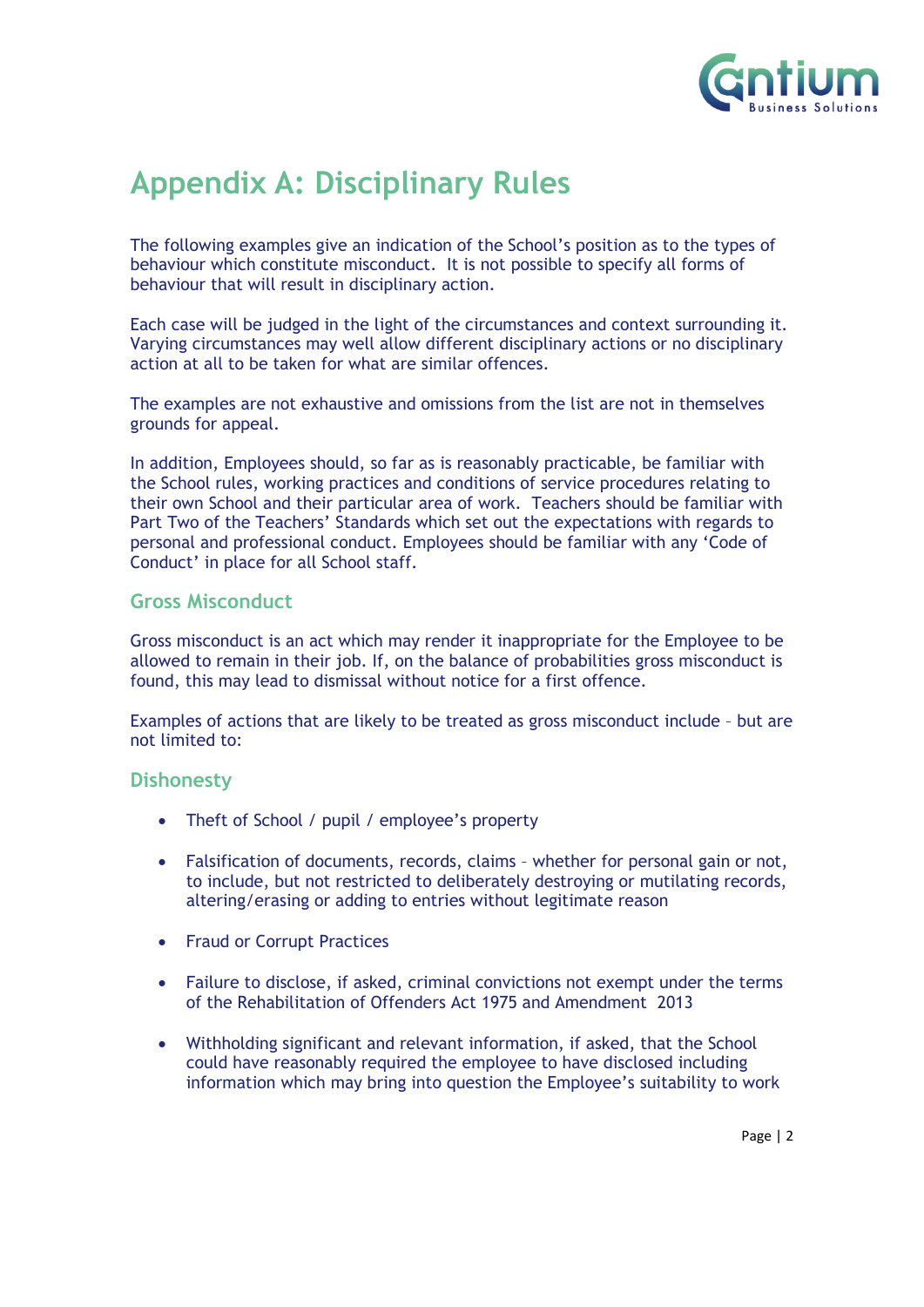

with children and/or young people and/or in a School setting and/or which may bring the School into disrepute

• Breaking statutory provisions that would render the Governing Body or Kent County Council liable to prosecution.

#### **Conduct giving rise to a child protection issue**

- Inappropriate or sexual relationship with a pupil
- Contact / communication with a pupil in person or via phone / text / online of an inappropriate nature and / or content
- Act of sexual misconduct by an employee where that misconduct could have a detrimental impact on students or on the employee's position within the **School**
- Misuse of the ICT to view or distribute obscene, pornographic, defamatory or otherwise unacceptable material
- Inappropriate physical contact or restraint of a pupil
- Persistent and significant failure to exercise proper control or supervision of pupils.
- Inappropriate conduct towards children including serious and persistent acts of harassment, bullying and victimisation of pupils
- Where a prohibition order has been issued by the Disclosure and Barring Service or Teaching Regulation Agency or the employee has been disqualified in accordance with The Childcare (Disqualification) Regulations 2009
- Any referral, made to, or any, investigation or proceedings undertaken by the DBS, Teaching Regulation Agency or other agencies regarding child protection / safeguarding concerns relating to the Employee
- Persistent and / or substantial failure to follow the school's safeguarding policies and procedures.

#### **Conduct placing others at risk**

- Acts of violence.
- Malicious or willful damage to School, personal or private property
- Wilfully or negligently ignoring responsibilities/instructions thus placing other members of staff/pupils at risk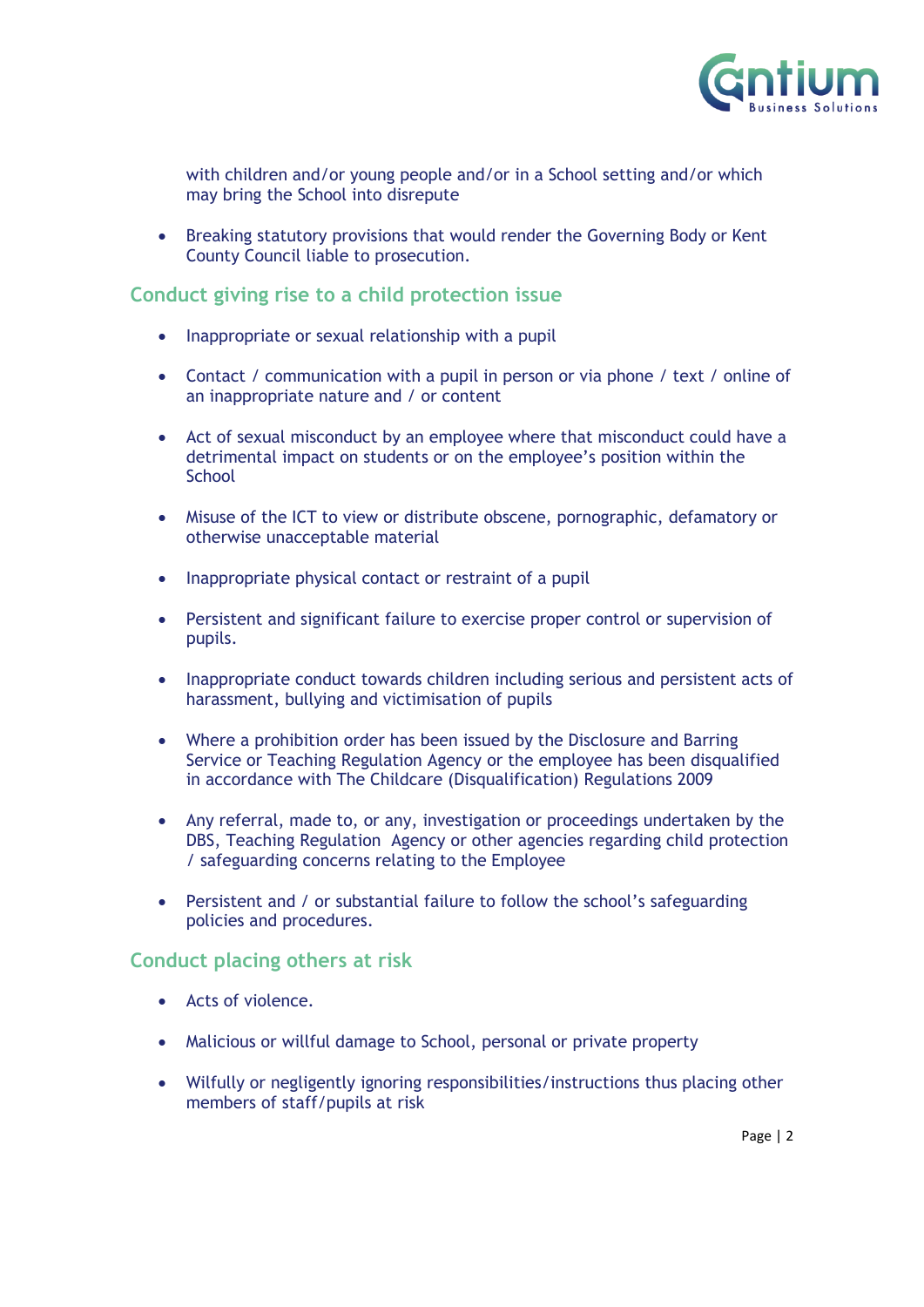

- Serious breach of health and safety rules
- Attending work or undertaking duties whilst under the influence of alcohol, drugs or other substances which may inhibit the ability to keep self or others safe.

#### **Conduct in the Workplace**

- Deliberate and significant refusal to carry out a reasonable, lawful and safe instruction or the normal agreed defined duties of the post
- Significant gross negligence in failing to attend or carry out the agreed duties of the post
- Persistent and / or substantial failure to follow procedures, regulations and policies either by deliberate act or omission
- Serious and / or persistent acts of harassment, bullying or victimisation of other employees
- Acts which amount to wilful discrimination or incitement to discriminate
- Serious and / or unlawful breach of confidentiality or data protection obligations
- Serious breach of the School's Code of Conduct , Part 2 of the Teachers' Standards or any other relevant professional standard or guidance
- Making a false or vexatious allegation against another member(s) of the School community
- Serious instances of abusive / offensive language or behaviour towards a member of the School community
- Acts which are incompatible with the ethos of the School, or in the case of Church Schools, its religious character
- Serious insubordination undermining the authority of senior staff
- Serious misuse of the internet or inappropriate use of email and social media, including deliberately accessing or sharing pornographic, offensive or obscene material or malicious, defamatory or abusive communication via social media / emails
- Persistent unauthorised absence.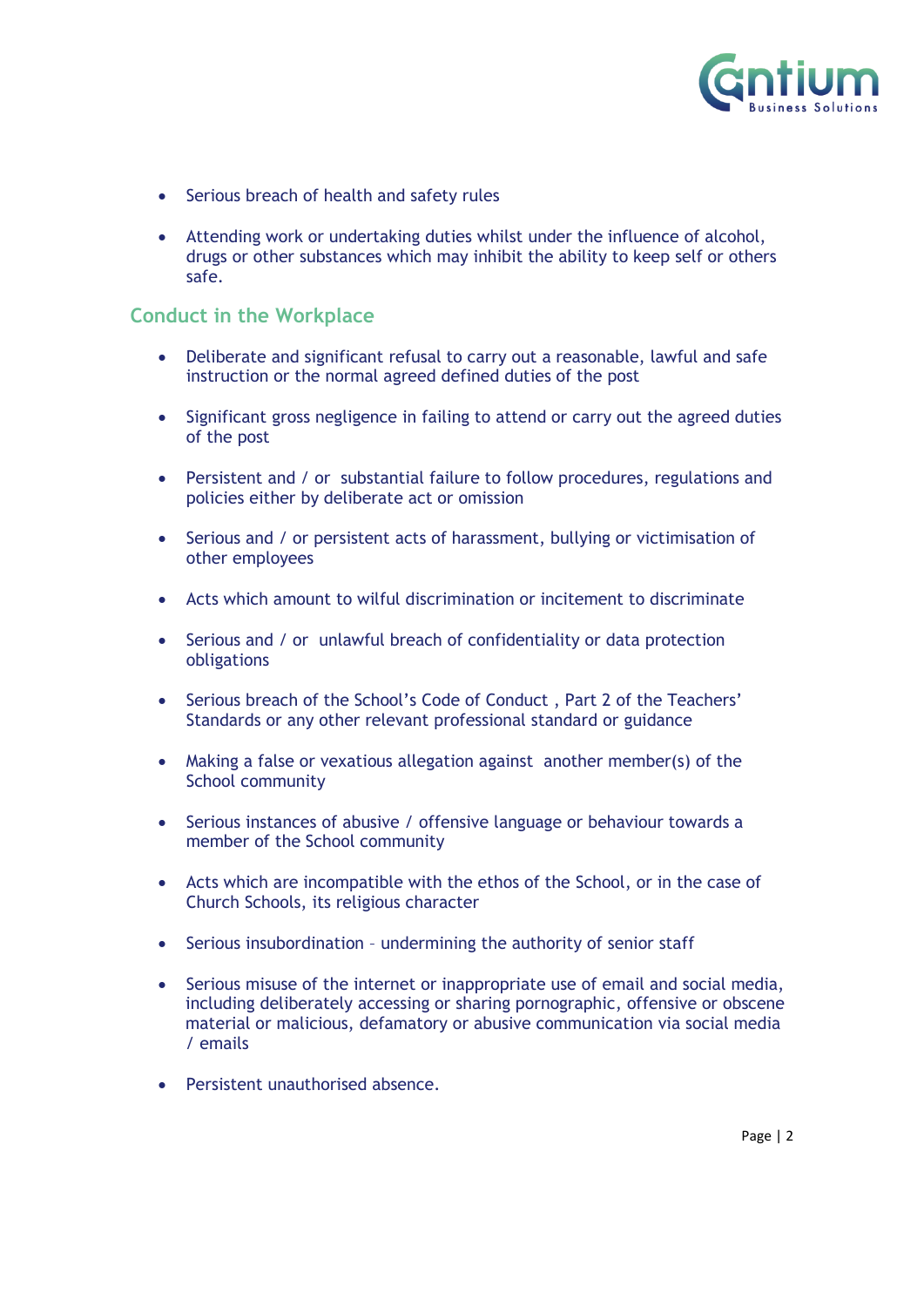

#### **Actions outside of the workplace**

- Being subject to any police investigation / enquiry, arrest, ban, charge, caution, reprimand, warning, fine, or pending prosecution, or criminal conviction which may affect or is likely to affect the suitability of the Employee to undertake their job role or work with children/young people or within a School setting. This includes any actions committed overseas which would be subject to a police investigation or formal action if such actions had been committed in any part of the United Kingdom
- Actions outside of the workplace that could be so serious as to fundamentally breach the trust and confidence placed in the Employee
- Bringing the School or profession or the Employee's own reputation into disrepute, including failure to observe reasonable standards of ethics and behaviour (or appropriate professional standards) within and outside work, or failure to have proper and professional regard for the ethos, policies and practices of the School
- Breach of confidentiality including sharing personal / sensitive information or disclosing operational / employment / pupil matters to members of the public
- Inappropriate comments made on any social networking site such as Twitter, Facebook or YouTube or in the public domain
- Please also refer additionally to *Conduct giving rise to a child protection issue.*

#### **Disclosure of Information**

- Failure to disclose any information or change in circumstance which may affect or is likely to affect the suitability of the Employee to undertake their job role or work with children/young people or in a School setting
- Failure to disclose any police investigation / enquiry, arrest, ban, charge, caution, reprimand, warning, fine, or pending prosecution, or criminal conviction, this includes any actions committed overseas which may affect or is likely to affect the suitability of the Employee to undertake their job role or work with children/young people or within a School setting
- Failure to disclose matters arising from a previous or current secondary employment, or voluntary work, which may impact on the Employee's suitability to undertake their role or work with children/young people or in a School setting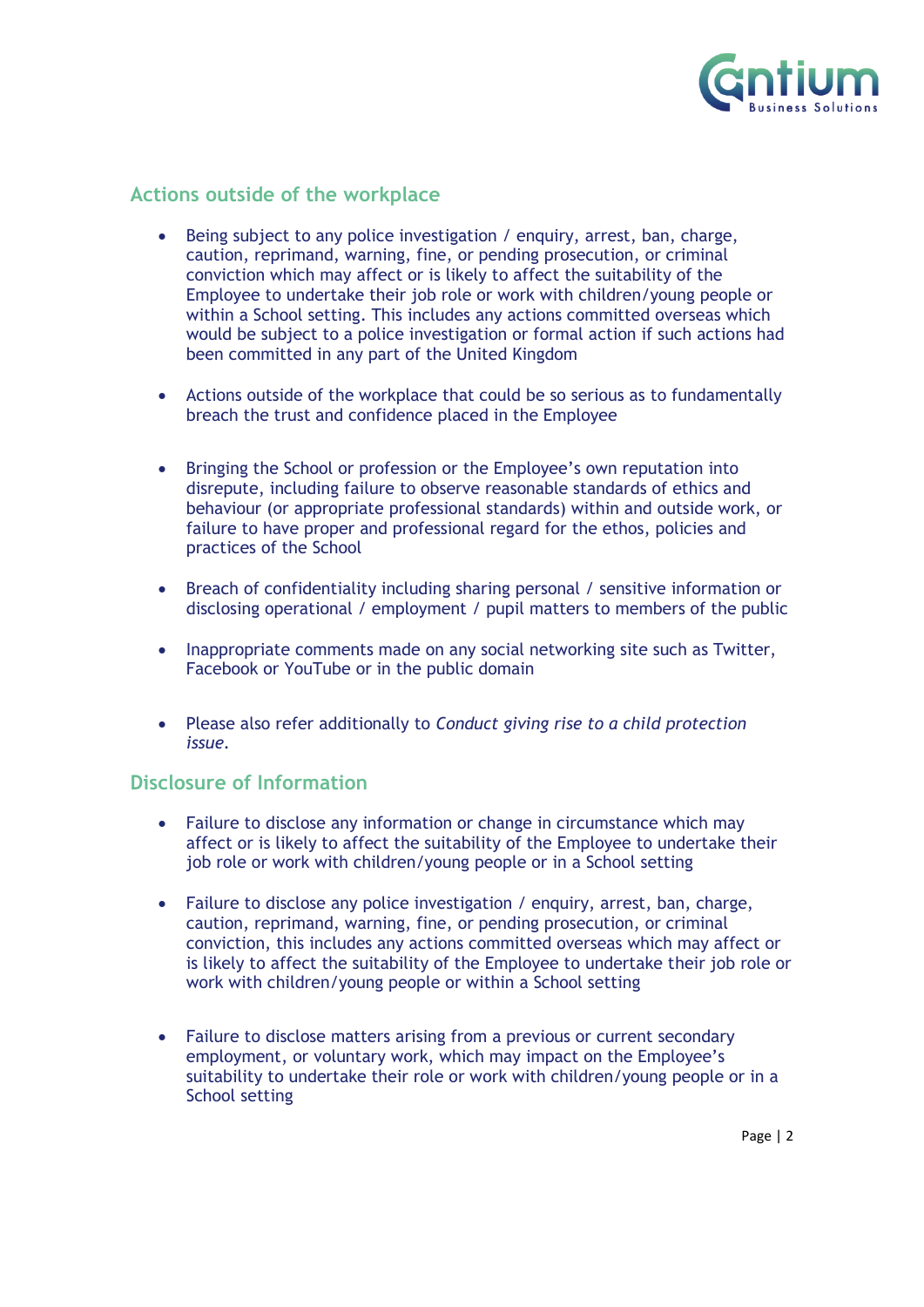

- Failure to disclose inclusion on the Disclosure and Barring Service Children's Barred list and any change in DBS status or any referral, made to, or any investigation or proceedings undertaken by the DBS
- Failure to disclose any referral made to, or any investigation or proceedings being undertaken by the Teaching Regulation Agency, General Teaching Council for Scotland, or the Education Workforce Council in Wales
- Where the Employee is subject to the Childcare (Disqualification) Regulations 2009 under section 75 of the Childcare Act 2006 ("the Regulations"), failure to disclose a disqualification in accordance with the Regulations, including where any application for an Ofsted waiver from disqualification has been made, regardless of whether such an application was successful
- Failure to disclose close personal relationships outside of the workplace which present a 'risk by association' to the safeguarding of children / young people or are fundamentally incompatible with an Employee's job role or their suitability to work with children / young people or in a School setting
- Failure to report any significant current or historical information in the public domain or which is likely to come into the public domain, which may be of relevance to the Employee's job role or suitability to work with children/young people or in a School setting or matters which may be subject to adverse media attention
- Failure to disclose to an appropriate person the conduct / actions of a colleague which may present a risk to the safeguarding / wellbeing of children / young people.

#### **Misconduct**

Misconduct is an act of a degree less serious than that which would warrant immediate dismissal for a first offence but which could nevertheless lead to dismissal if persistent.

Acts listed under the heading of gross misconduct where the impact and implications are less serious may also be considered as misconduct.

Occasionally an act of misconduct might be so serious as to justify dismissal. Normally, however, only when it can be shown that the warnings have not been heeded or there is a pattern of misconduct for a variety of reasons will misconduct lead to dismissal.

Dismissal for misconduct will be with notice.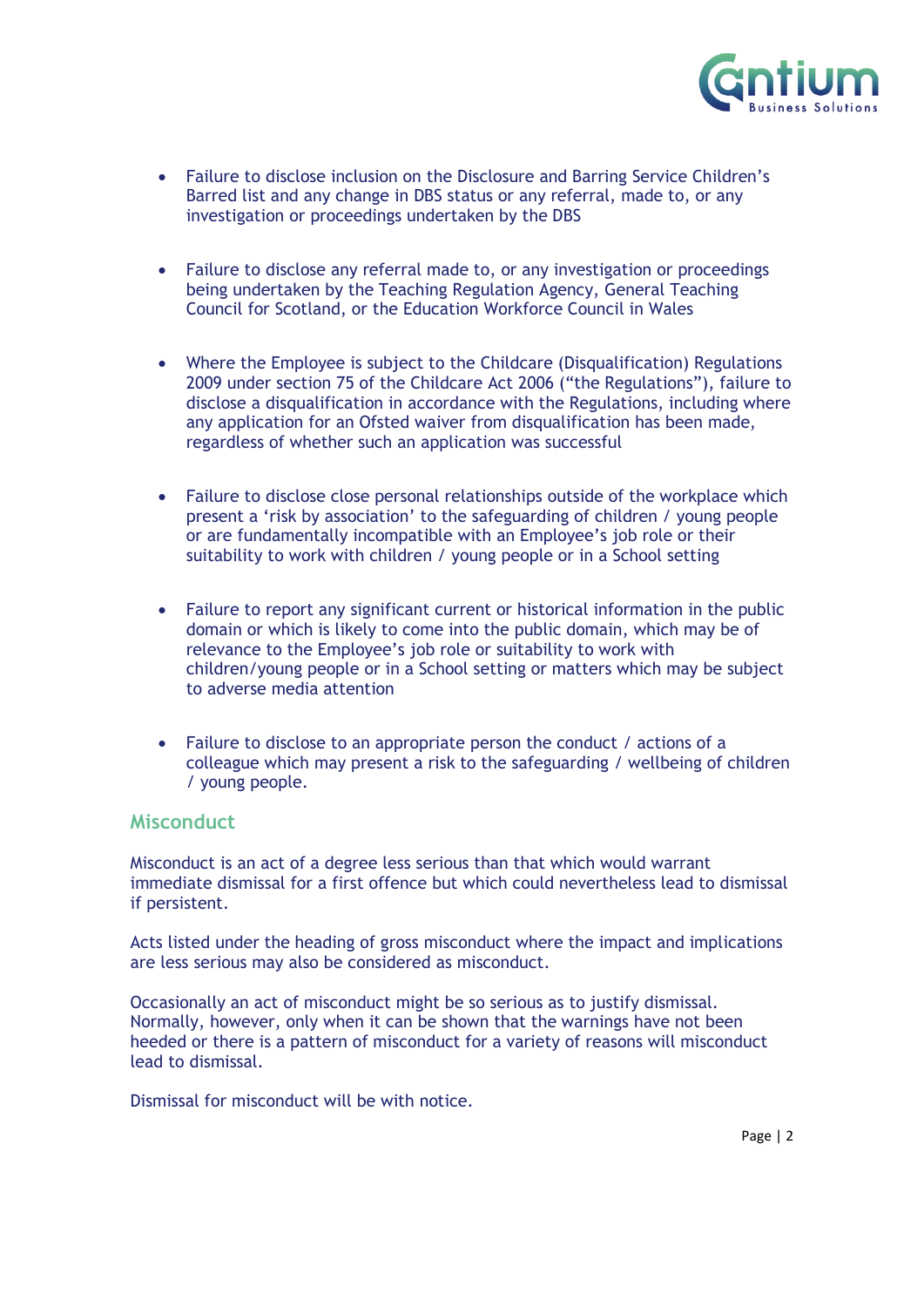

Examples of actions that are likely to be treated as misconduct include – but are not limited to:

- Unauthorised absence from work
- Failure to follow absence notification and / or certification requirements
- Poor time keeping
- Refusal / failure to follow reasonable management instruction
- Breach of one or more School policies or procedures either by deliberate act or omission
- Failure to adopt safe working practices either by a deliberate act, negligence or omission
- Serious neglect of duty
- Negligent use of School property
- Acts of dishonesty such as making unauthorised private phone calls / sending personal mail at the School's expense or unauthorised use of the internet
- Misuse of internet or inappropriate use of email
- Insubordination.
- Abusive / offensive language or behaviour towards a member of the School community
- Inappropriate conduct towards pupils
- Failure to have due regard to the confidentiality of information and School data protection practices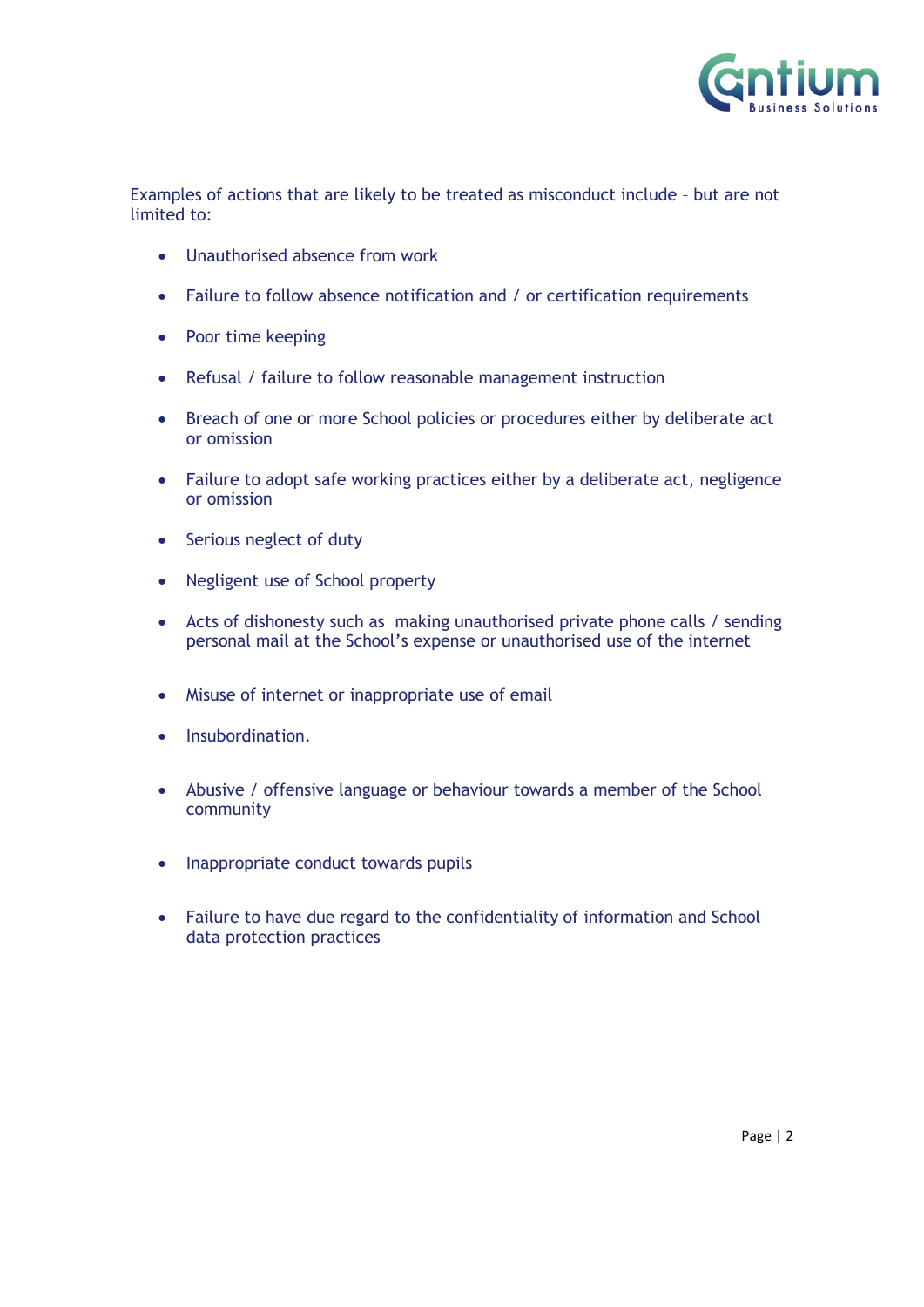

## <span id="page-33-0"></span>**Appendix B: Guidance for Hearings and Appeals**

#### **General**

Hearings and Appeals should take place at a reasonable time and place usually during the Employee's normal working hours, unless otherwise agreed with the Employee and, in the case of Employees who work term time only, during the School term. Hearings and Appeals should not be heard beyond 5pm to protect the welfare of all parties. These arrangements may be varied by mutual agreement.

Consideration should be given to the venue for the hearing. There should be adequate rooms for the parties and arrangements to ensure that the hearing is conducted with discretion and confidentiality maintained. A venue away from the School site may be appropriate in certain circumstances.

The precise procedure to be followed will vary depending on the particular circumstances of each case, but in general the following will apply:

#### **Role of the Panel / Manager Hearing the Case**

It is the role of the panel / manager hearing a case to consider the evidence presented and decide whether on the balance of probabilities:

- The case against the Employee has been established.
- Whether it is appropriate and reasonable to issue a formal warning or dismiss the employee.

Should an Employee appeal the outcome of the hearing it is the role of the panel / manager considering the appeal to review the original decision on the basis of the grounds for appeal presented by the Employee and consider whether the original outcome was within a range of reasonable responses given the circumstances.

If the case is to be heard by a panel, a chair will be identified who will have responsibility for facilitating the hearing.

#### **The Role of the Representative**

The Employee has the right to be accompanied to a hearing or appeal meeting by either a workplace colleague or recognised trade union representative.

The representative may address the hearing to put and sum up the Employee's case, respond on behalf of the Employee at the hearing and confer with the Employee during the hearing. The representative does not have the right to answer questions on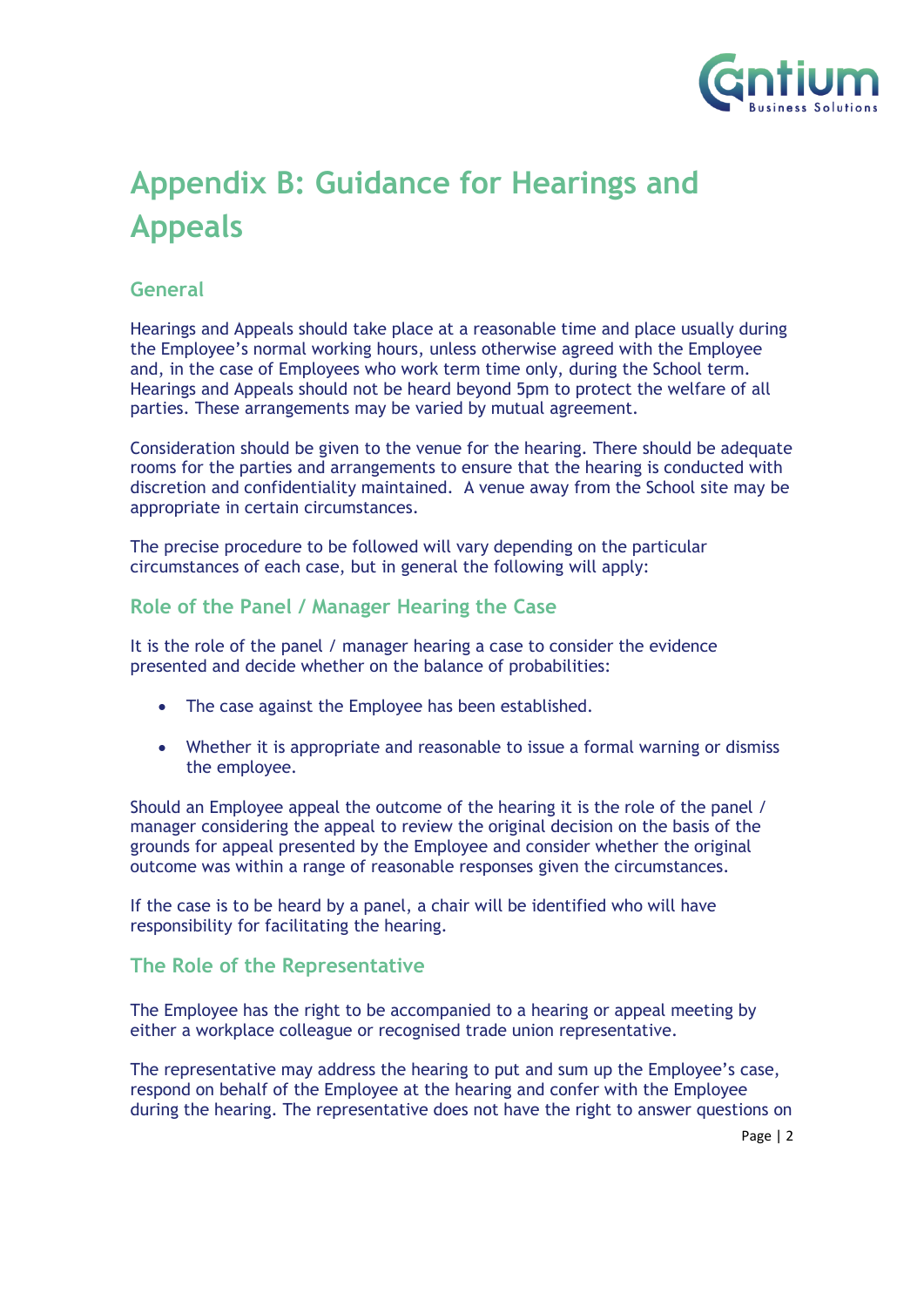

the Employee's behalf, address the hearing if the Employee does not wish it or prevent the Employer from explaining their case.

#### **The Role of the HR Advisor**

The School may request that a HR Advisor attends a hearing or appeal meeting whose role is to advise the panel on the procedure and any points of employment law.

A further HR Advisor may also be in attendance to support the School in the presentation of their case.

The HR Advisor may be allowed to ask questions and clarify issues on behalf of the party they are supporting.

#### **Witnesses**

Witnesses may be called by either party. Details of the proposed witnesses should be communicated in advance no later than 5 working days before the date of the hearing / appeal. The role of the witness is limited to giving evidence and responding to questions.

The Employee is responsible for ensuring that any witnesses they call can attend on the relevant date. In the event that a witness cannot attend they may make a written statement which should be provided to the School no later than 5 working days in advance of the hearing / appeal.

All witnesses should be aware of the confidential nature of hearings and should not discuss any aspect of the meeting or matters under consideration with anyone outside of the hearing.

#### **Procedure for Hearings**

- The manager hearing the case / chair of the panel will introduce those present and their roles, explain the case to be considered, the procedure to be followed and the format of the hearing
- The School's representative presents their case including calling any witnesses and referring to written submissions / evidence. The Employee and their representative and panel may ask questions of the School's representative or any witnesses
- The Employee or their representative presents their case including calling any witnesses, referring to written submissions and presenting any mitigating circumstances. The School's representative and panel may ask questions of the Employee and their representative or any witnesses.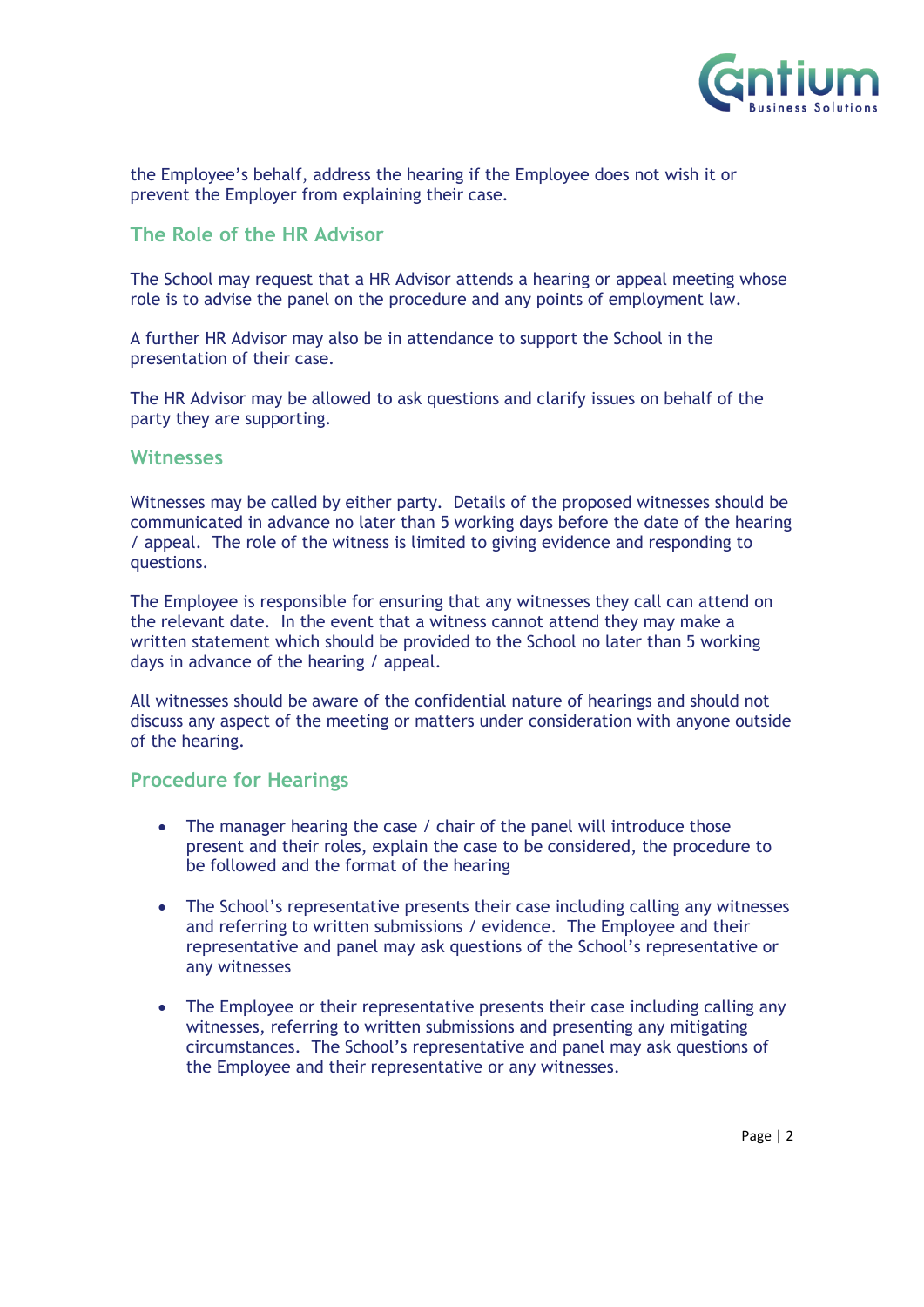

- Adjournments may be requested by both parties or by the manager / panel during the hearing
- Both parties have the opportunity to sum up their cases, with the Employee or their representative having the final word.
- The hearing will then be adjourned whilst the manager / panel deliberates over the evidence. If further clarity is required both parties or witnesses may be recalled and the hearing reconvened so that all parties may hear any additional evidence
- Where possible the hearing will be reconvened and the Employee advised verbally of the outcome following the conclusion of the process and the Panel's deliberations. On occasion it may not be possible to determine an outcome on the day of the hearing, in which case the panel will reconvene at the earliest possible opportunity to make a decision. Where the panel reconvenes, the outcome will be communicated in writing to the Employee.
- In all circumstances the Employee will be advised in writing of the outcome of the hearing usually within 5 working days of the decision being made.

#### **Procedure for Appeals**

- The chair of the panel will introduce those present and their roles, explain the case to be considered, the procedure to be followed and the format of the meeting
- The Employee or their representative shall put the case in support of the grounds for appeal, including any mitigating circumstances. This may include referring to written submissions and evidence. Witnesses may be recalled only where this is strictly relevant to the grounds of the appeal. The School's representative and panel may ask questions of the Employee and their representative.
- The School's representative presents the case for upholding the previous committee's decision and refers to written documentation. Witnesses may be called only where this is strictly relevant to the grounds of appeal. The Employee and their representative and panel may ask questions of the School's representative.
- The panel will invite both parties to sum up their cases, with the Employee or his/her representative having the final word. The hearing will then be adjourned whilst the panel deliberates over the evidence
- Adjournments may be requested by both parties or by the panel during the appeal hearing. If new evidence is presented the appeal may need to be adjourned while this is investigated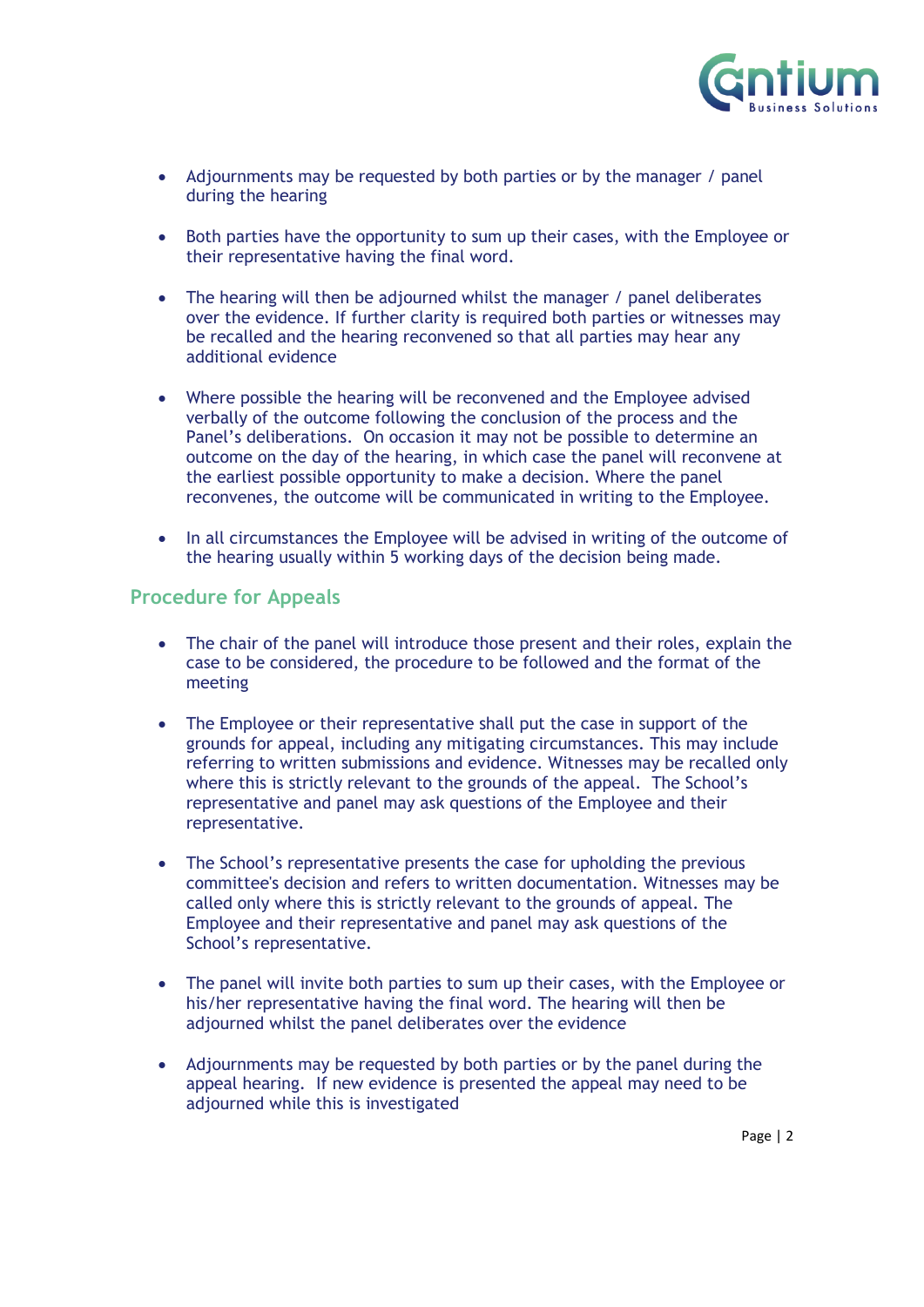

- The appeal hearing will then be adjourned whilst the panel deliberates over the evidence. If further clarity is required both parties or witnesses may be recalled and the hearing reconvened so that all parties may hear any additional evidence
- Where possible the appeal hearing will be reconvened and the Employee advised verbally of the outcome following the conclusion of the process and the Panel's deliberations. On occasion it may not be possible to determine an outcome on the day of the appeal hearing, in which case the panel will reconvene at the earliest possible opportunity to make a decision. Where the panel reconvenes, the outcome will be communicated in writing to the Employee.
- In all circumstances the Employee will be advised in writing of the outcome of the hearing usually within 5 working days of the decision being made.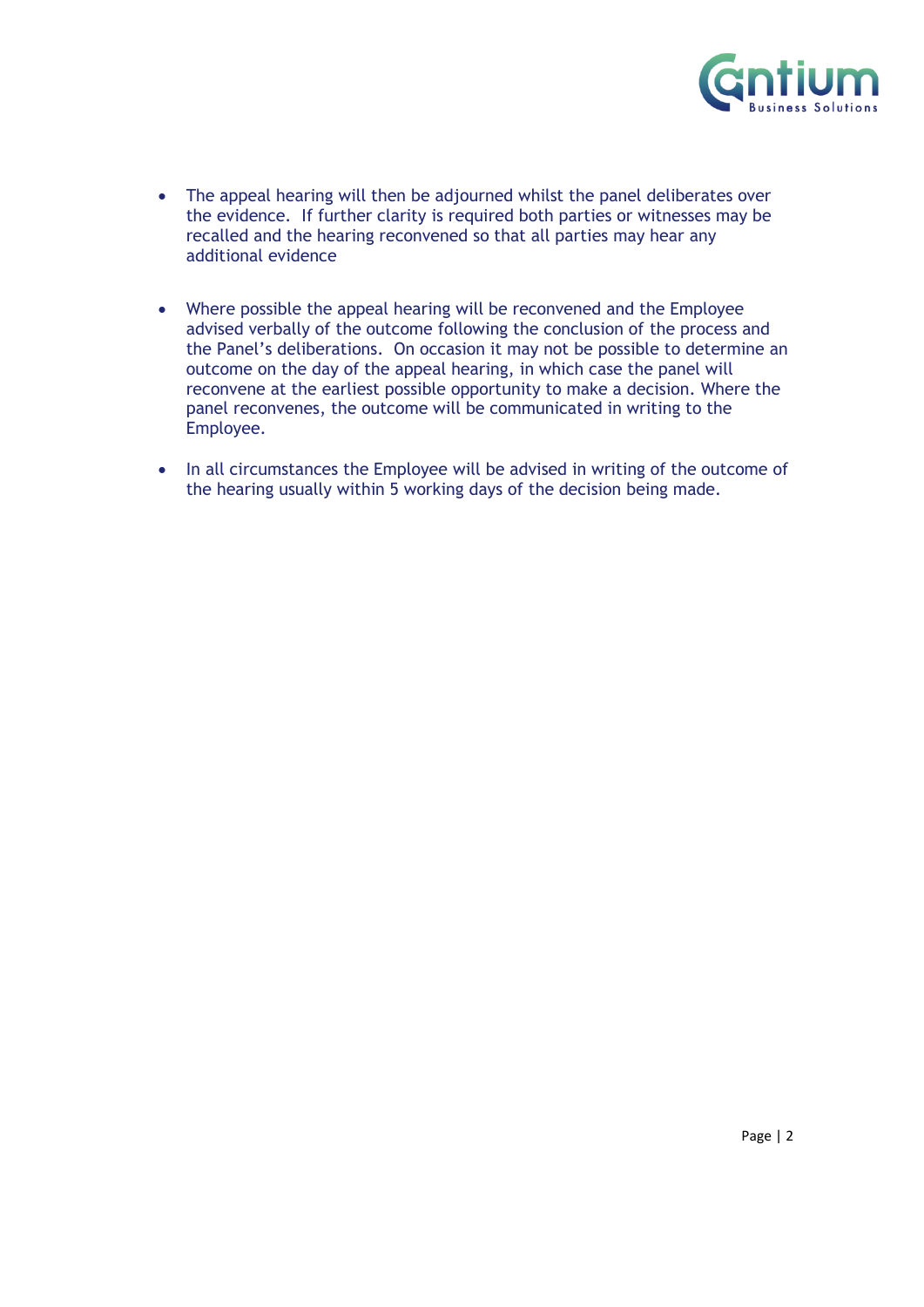

## <span id="page-37-0"></span>**Appendix C: Dismissal for Some Other Substantial Reason**

This appendix should be referred to when the School wishes to consider a case for potential dismissal for some other substantial reason ("SOSR") which does not relate to an Employee's conduct, capability, redundancy or fall under the School's Discipline & Conduct Policy or one of its other Employment Policies.

Under the Employment Rights Act 1996 dismissals which do not fall into other specific categories are referred to as SOSR dismissals and may constitute a fair reason for terminating employment.

It may not always be possible to ascertain at the outset whether an issue should be addressed as a SOSR, or disciplinary matter. In such instances the findings of an investigation or fact finding exercise may inform which course of action to take. Any investigation will take place in accordance with the provisions as outlined in the disciplinary policy.

Matters which may be considered under this SOSR procedure include, but are not limited to:

- Where there is a restructure which does not give rise to a redundancy situation within the meaning of section 139 of Employment Rights Act 1996
- Where an Employee has confirmed that they are not prepared to accept a change in working practices and/or a change to the terms and conditions of employment
- Where the Employee has been engaged in activities and/or through their association with another person could place the School into disrepute and/or result in a breakdown in trust and confidence in the employment relationship
- Where close personal relationships outside of the workplace present a 'risk by association' to the safeguarding of children / young people or are fundamentally incompatible with an Employee's job role or their suitability to work with children / young people or in a school setting
- Where there is a fundamental breakdown in relationships (unrelated to matters of conduct or performance) which causes a breach of trust and confidence between the employee and the School
- Where there is a personality clash or an irreconcilable difference in the working relationship between parties which makes it impossible for the parties to work together

Page | 2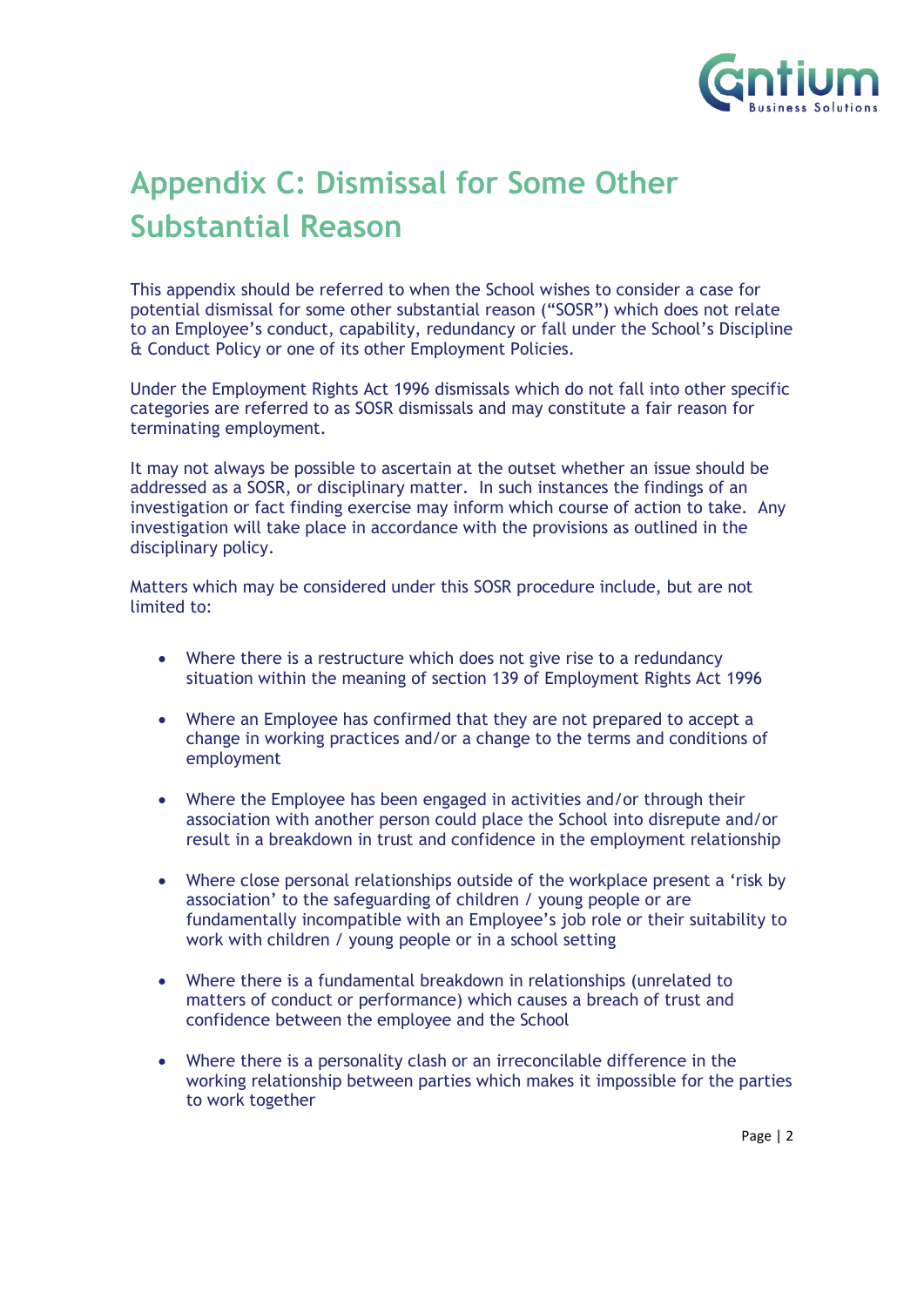

- Where the Employee acts in a way which creates a potential conflict with the School's interests
- Where a third party requires an Employee's dismissal
- Expiry of a fixed-term or temporary contract
- Where an overseas trained unqualified teacher has failed to secure qualified teacher status within the prescribed time limits
- Where a prohibition order has been issued by the Disclosure and Barring Service or Teaching Regulation Agency
- Where an Employee no longer meets the UKBA requirements for residency or employment within the UK
- Detrimental impact on the School arising from an external investigation (police, social services, other agency) into the employee's conduct which means the employee is unable to attend work for a prolonged period.

A potential dismissal under SOSR will follow the principles and process outlined in Part A and B of the Discipline and Conduct Policy and Procedure.

Suspension may be considered where it is not deemed appropriate for the employee to attend work pending the outcome of the process.

Consideration will be given to ensuring there is as much investigation as is reasonable and appropriate given the circumstances.

There may be instances in which, due to specific circumstances, an Employee may not be able to attend investigation or hearing / appeal meetings. In this event the Employee will be given reasonable opportunity to make written representations to the meeting or for their representative or workplace colleague to make representations either to the meeting or in writing on their behalf.

Any hearing / appeal will be managed in accordance with the guidance at Appendix B.

Should the outcome result in dismissal this would be with the appropriate notice according to the terms and conditions of employment.

#### **Breach of Statutory Restriction**

On occasion an Employee may no longer be able to continue in their job role because to do so would contravene a statutory restriction. In these circumstances termination of employment may be considered.